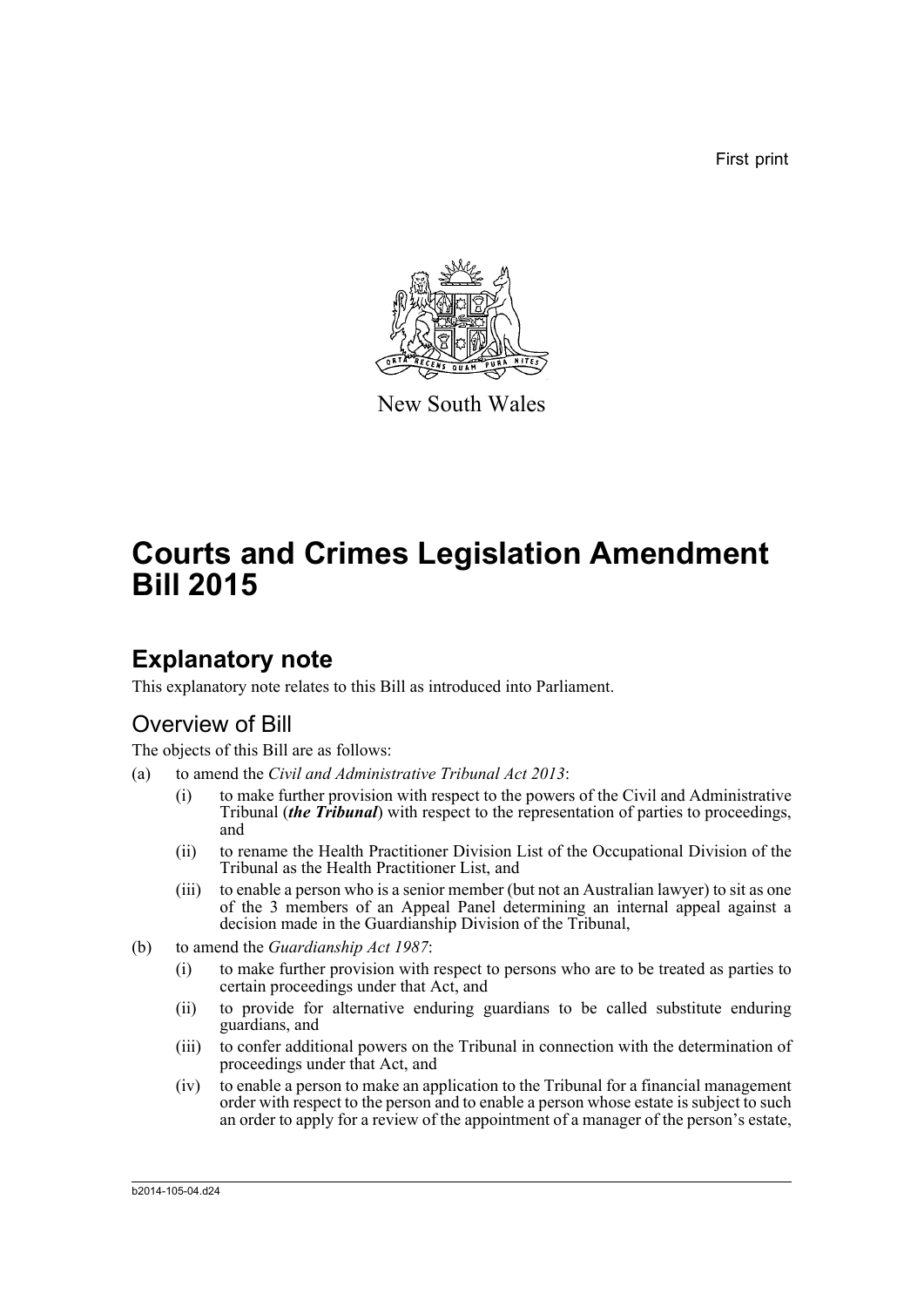- (c) to amend the *Children's Court Act 1987*, *District Court Act 1973*, *Drug Court Act 1998*, *Dust Diseases Tribunal Act 1989* and *Local Court Act 2007* to enable the Attorney General to appoint an acting head of the Court or Tribunal during a vacancy or absence from duty of the head of the Court or Tribunal,
- (d) to amend the *District Court Act 1973*, *Industrial Relations Act 1996*, *Land and Environment Court Act 1979*, *Local Court Act 2007* and *Supreme Court Act 1970* to enable acting judicial officers to be appointed:
	- (i) for a period not exceeding 5 years (instead of the current 12 months), and
	- (ii) up to the age of 77 years (instead of the current 75 years),
- (e) to amend the *Land and Environment Court Act 1979* to enable acting commissioners to be appointed for a period not exceeding 5 years (instead of the current 12 months),
- (f) to amend the *Crimes (Administration of Sentences) Act 1999* to enable the Commissioner of Fines Administration and the Commissioner of Corrective Services to share certain information about inmates so as to identify any of their outstanding fines and to facilitate their participation in work and development orders to satisfy all or part of those fines,
- (g) to amend the *Jury Act 1977* to enable the sheriff to obtain a customer identification number allocated to a person by Roads and Maritime Services for the purpose of determining whether the person should be excluded from jury service,
- (h) to amend the *Land and Environment Court 1979* to extend the classes of proceedings in which judges of the Land and Environment Court of New South Wales may be assisted by commissioners to include Class 4 proceedings (Class 4 proceedings relate to environmental planning and protection and development contract civil enforcement),
- (i) to amend the *NSW Trustee and Guardian Act 2009* to enable the Mental Health Review Tribunal to revoke financial management orders made under the Act in respect of certain current or former patients admitted to mental health facilities,
- (j) to amend the *Oaths Act 1900* to enable justices of the peace to witness certain interstate and Commonwealth oaths, affidavits and statutory declarations,
- (k) to amend the *Trees (Disputes Between Neighbours) Act 2006* to extend the application of certain provisions relating to court orders in respect of high hedges that obstruct sunlight or views to land within a zone designated "rural-residential" under an environmental planning instrument,
- (l) to make amendments to certain legislation in the nature of statute law revision,
- (m) to make consequential amendments to certain legislation.

### Outline of provisions

**Clause 1** sets out the name (also called the short title) of the proposed Act.

**Clause 2** provides for the commencement of the proposed Act on the date of assent to the proposed Act.

**Clause 3** makes it clear that the explanatory notes contained in the Schedules do not form part of the proposed Act.

#### **Schedule 1 Amendments concerning Civil and Administrative Tribunal**

The amendments to the legislation set out in Schedule 1 are explained in detail in the explanatory notes in the Schedule.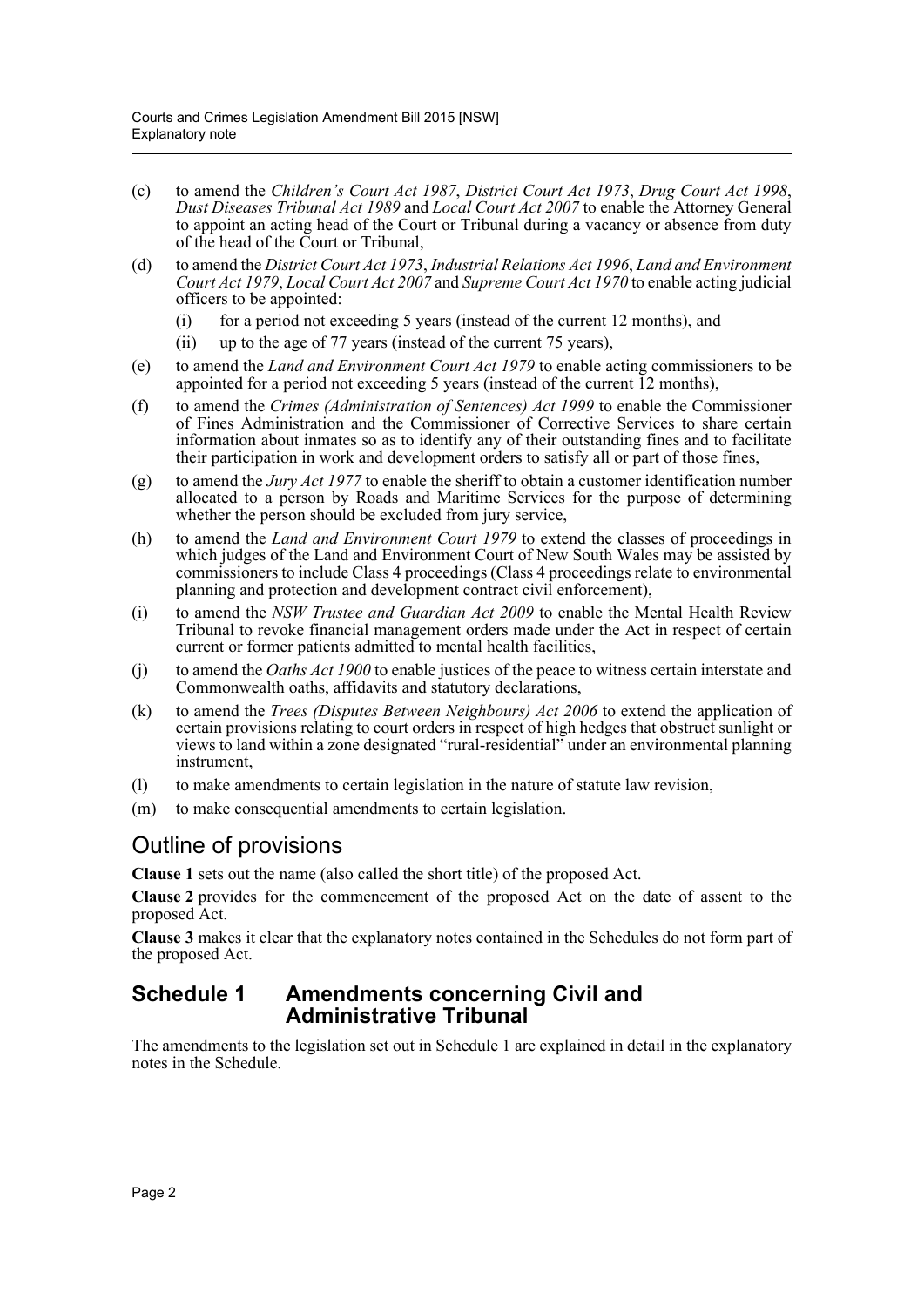## **Schedule 2 Amendments concerning guardianship**

The amendments to the legislation set out in Schedule 2 are explained in detail in the explanatory notes in the Schedule.

## **Schedule 3 Amendments concerning acting judicial officers**

The amendments to the legislation set out in Schedule 3 are explained in detail in the explanatory notes in the Schedule.

### **Schedule 4 Other amendments**

The amendments to the legislation set out in Schedule 4 are explained in detail in the explanatory notes in the Schedule.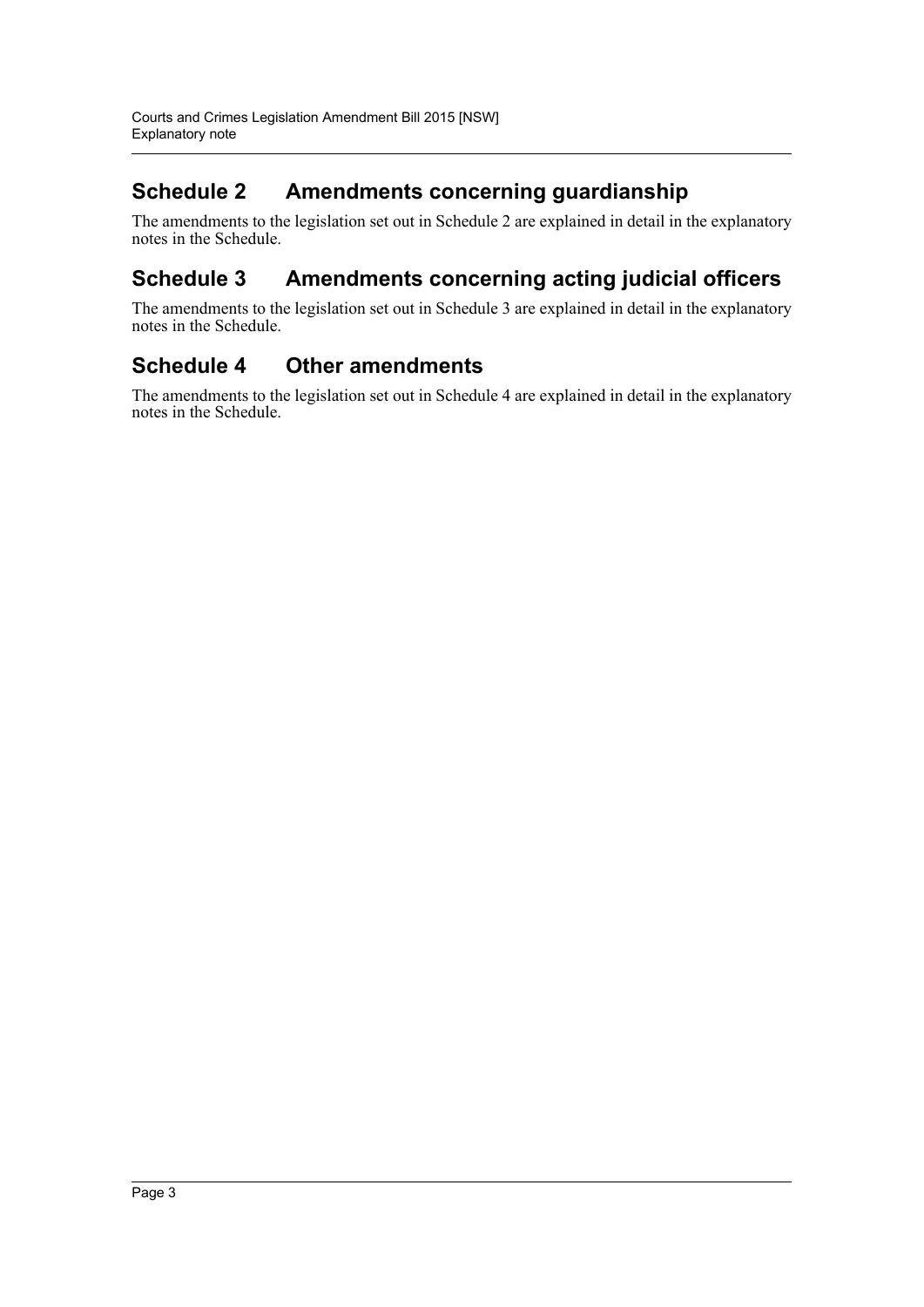First print



New South Wales

# **Courts and Crimes Legislation Amendment Bill 2015**

## **Contents**

|            |                                                         | Page |
|------------|---------------------------------------------------------|------|
|            |                                                         |      |
|            | Name of Act                                             | 2    |
|            | Commencement                                            | 2    |
| 3          | <b>Explanatory notes</b>                                | 2    |
| Schedule 1 | Amendments concerning Civil and Administrative Tribunal | 3    |
| Schedule 2 | Amendments concerning guardianship                      | 6    |
| Schedule 3 | Amendments concerning acting judicial officers          | 10   |
| Schedule 4 | Other amendments                                        | 14   |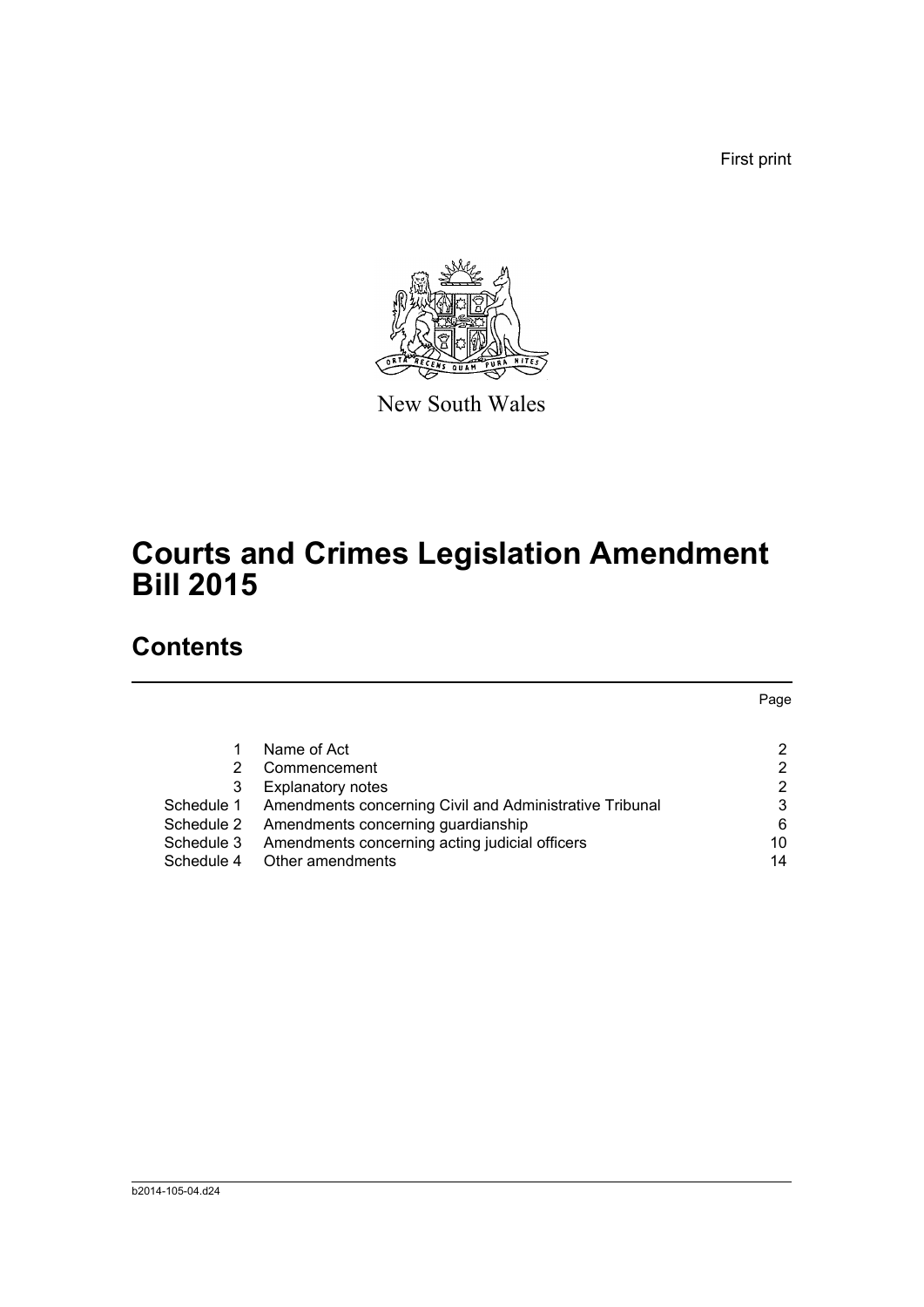

New South Wales

# **Courts and Crimes Legislation Amendment Bill 2015**

No , 2015

#### **A Bill for**

An Act to make miscellaneous amendments to certain legislation with respect to courts, tribunals and crimes; and for related purposes.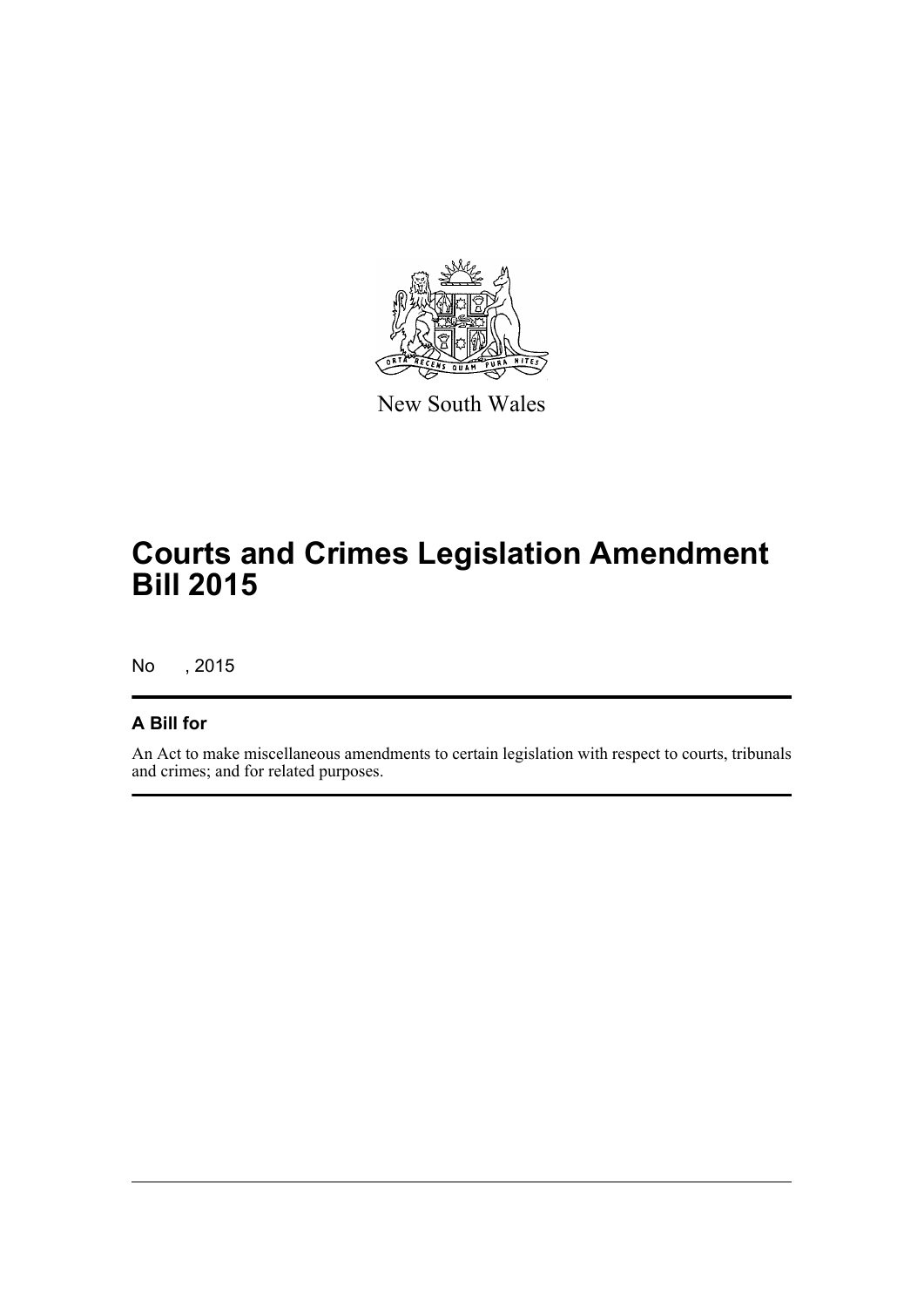Courts and Crimes Legislation Amendment Bill 2015 [NSW]

<span id="page-5-2"></span><span id="page-5-1"></span><span id="page-5-0"></span>

|   | The Legislature of New South Wales enacts:                                                                           | 1             |
|---|----------------------------------------------------------------------------------------------------------------------|---------------|
|   | Name of Act                                                                                                          | $\mathcal{P}$ |
|   | This Act is the Courts and Crimes Legislation Amendment Act 2015.                                                    | 3             |
|   | <b>Commencement</b>                                                                                                  | 4             |
|   | This Act commences on the date of assent to this Act.                                                                | 5             |
| 3 | <b>Explanatory notes</b>                                                                                             | 6             |
|   | The matter appearing under the heading "Explanatory note" in any of the Schedules<br>does not form part of this Act. | 7<br>8        |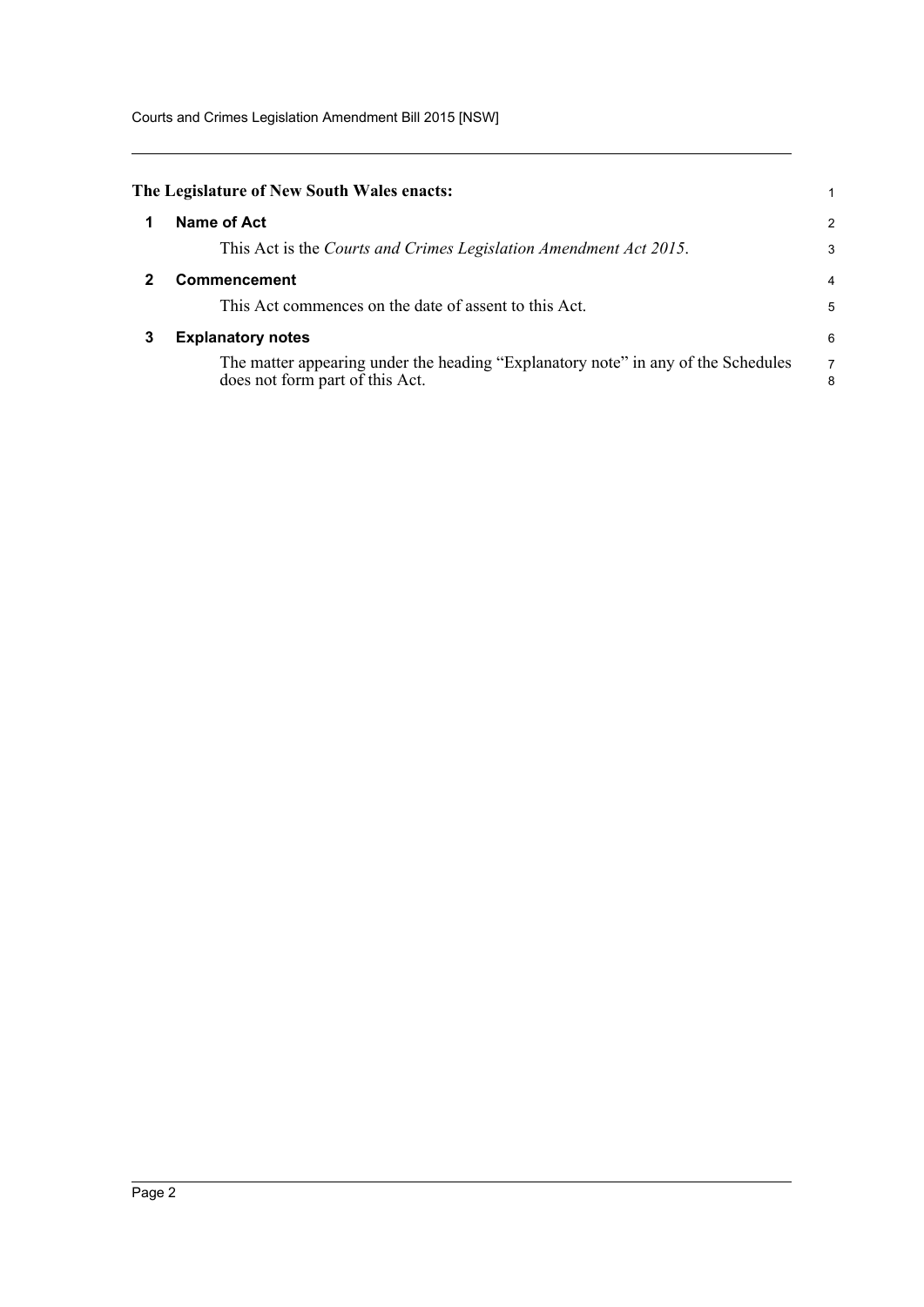<span id="page-6-0"></span>

|       | <b>Schedule 1</b>       | <b>Amendments concerning Civil and</b><br><b>Administrative Tribunal</b>                                                                                                                                                                                                                                                                                | 1<br>$\overline{\mathbf{c}}$ |
|-------|-------------------------|---------------------------------------------------------------------------------------------------------------------------------------------------------------------------------------------------------------------------------------------------------------------------------------------------------------------------------------------------------|------------------------------|
| 1.1   |                         | Children and Young Persons (Care and Protection) Act 1998 No 157                                                                                                                                                                                                                                                                                        | 3                            |
|       |                         | Section 29 Protection of persons who make reports or provide certain information                                                                                                                                                                                                                                                                        | 4                            |
|       |                         | Omit section 29 $(1)$ (d) (iv). Insert instead:                                                                                                                                                                                                                                                                                                         | 5                            |
|       |                         | proceedings before the Civil and Administrative Tribunal that are<br>(iv)                                                                                                                                                                                                                                                                               | 6                            |
|       |                         | allocated to the Guardianship Division of the Tribunal or are<br>commenced under the Victims Rights and Support Act 2013,                                                                                                                                                                                                                               | 7<br>8                       |
|       | <b>Explanatory note</b> | The proposed amendment to the Children and Young Persons (Care and Protection) Act 1998                                                                                                                                                                                                                                                                 | 9<br>10                      |
|       |                         | clarifies the kinds of proceedings before the Civil and Administrative Tribunal in which a report of harm<br>made by a person concerning a child or young person will be admissible.                                                                                                                                                                    | 11<br>12                     |
| 1.2   |                         | Civil and Administrative Tribunal Act 2013 No 2                                                                                                                                                                                                                                                                                                         | 13                           |
| [1]   |                         | <b>Section 45 Representation of parties</b>                                                                                                                                                                                                                                                                                                             | 14                           |
|       |                         | Omit section 45 (1) (b). Insert instead:                                                                                                                                                                                                                                                                                                                | 15                           |
|       |                         | may be represented by another person only if the Tribunal grants leave:<br>(b)                                                                                                                                                                                                                                                                          | 16                           |
|       |                         | for that person to represent the party, or<br>(i)                                                                                                                                                                                                                                                                                                       | 17                           |
|       |                         | in the case of representation by an Australian legal practitioner—<br>(i)<br>for a particular or any Australian legal practitioner to represent<br>the party.                                                                                                                                                                                           | 18<br>19<br>20               |
| [2]   | Section 45 (4A)         |                                                                                                                                                                                                                                                                                                                                                         | 21                           |
|       |                         | Insert after section $45(4)$ :                                                                                                                                                                                                                                                                                                                          | 22                           |
|       | (4A)                    | The Tribunal may, at its discretion, revoke any appointment or order made<br>under subsection $(4)$ .                                                                                                                                                                                                                                                   | 23<br>24                     |
| $[3]$ |                         | <b>Section 90 Regulations</b>                                                                                                                                                                                                                                                                                                                           | 25                           |
|       |                         | Omit "Health Practitioner Division List" from section 90 (3).                                                                                                                                                                                                                                                                                           | 26                           |
|       |                         | Insert instead "Health Practitioner List".                                                                                                                                                                                                                                                                                                              | 27                           |
| [4]   |                         | Schedule 1 Savings, transitional and other provisions                                                                                                                                                                                                                                                                                                   | 28                           |
|       |                         | Insert at the end of the Schedule (with appropriate Part and clause numbering):                                                                                                                                                                                                                                                                         | 29                           |
|       | <b>Part</b>             | Provision consequent on enactment of Courts and<br><b>Crimes Legislation Amendment Act 2015</b>                                                                                                                                                                                                                                                         | 30<br>31                     |
|       |                         | <b>Renaming of Health Practitioner Division List</b>                                                                                                                                                                                                                                                                                                    | 32                           |
|       |                         | The renaming of the Health Practitioner Division List of the Occupational<br>Division of the Tribunal by the Courts and Crimes Legislation Amendment<br>Act 2015 as the Health Practitioner List does not affect the continuation of any<br>proceedings entered in the List before its renaming or the appointment of the<br>List Manager for the List. | 33<br>34<br>35<br>36<br>37   |
| [5]   |                         | <b>Schedule 5 Occupational Division</b>                                                                                                                                                                                                                                                                                                                 | 38                           |
|       |                         | Omit "Division" from the definition of Health Practitioner Division List in clause 8.                                                                                                                                                                                                                                                                   | 39                           |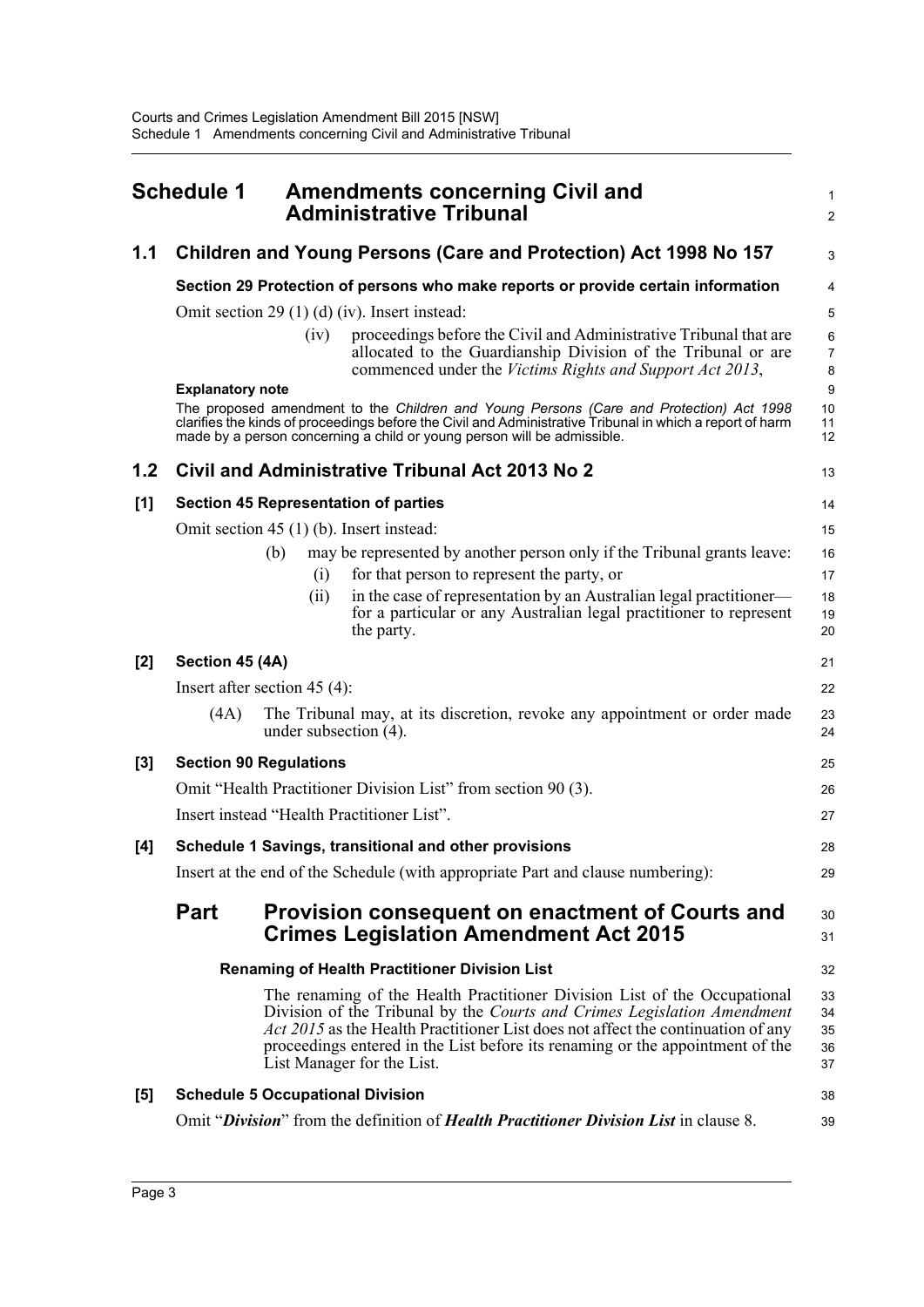| [6]   |                                                                      | Schedule 5, clause 10 Health Practitioner List                                                                                                                                                                                                                                                                                                                                                                                                                                                                                                                                                                                                                                                                                                                                                                                                                                                                                                                                                                                                                                                                                                               | 1                                                                                           |
|-------|----------------------------------------------------------------------|--------------------------------------------------------------------------------------------------------------------------------------------------------------------------------------------------------------------------------------------------------------------------------------------------------------------------------------------------------------------------------------------------------------------------------------------------------------------------------------------------------------------------------------------------------------------------------------------------------------------------------------------------------------------------------------------------------------------------------------------------------------------------------------------------------------------------------------------------------------------------------------------------------------------------------------------------------------------------------------------------------------------------------------------------------------------------------------------------------------------------------------------------------------|---------------------------------------------------------------------------------------------|
|       |                                                                      | Omit clause 10 (1). Insert instead:                                                                                                                                                                                                                                                                                                                                                                                                                                                                                                                                                                                                                                                                                                                                                                                                                                                                                                                                                                                                                                                                                                                          | $\overline{c}$                                                                              |
|       | (1)                                                                  | There is to be a Division List for the Division called the Health Practitioner<br>List.                                                                                                                                                                                                                                                                                                                                                                                                                                                                                                                                                                                                                                                                                                                                                                                                                                                                                                                                                                                                                                                                      | 3<br>4                                                                                      |
| $[7]$ |                                                                      | Schedule 5, clauses 10 (2) and (3), 11, 12, 13 and 14 (2) (a)                                                                                                                                                                                                                                                                                                                                                                                                                                                                                                                                                                                                                                                                                                                                                                                                                                                                                                                                                                                                                                                                                                | 5                                                                                           |
|       |                                                                      | Omit "Health Practitioner Division List" wherever occurring.                                                                                                                                                                                                                                                                                                                                                                                                                                                                                                                                                                                                                                                                                                                                                                                                                                                                                                                                                                                                                                                                                                 | 6                                                                                           |
|       |                                                                      | Insert instead "Health Practitioner List".                                                                                                                                                                                                                                                                                                                                                                                                                                                                                                                                                                                                                                                                                                                                                                                                                                                                                                                                                                                                                                                                                                                   | 7                                                                                           |
| [8]   |                                                                      | <b>Schedule 6 Guardianship Division</b>                                                                                                                                                                                                                                                                                                                                                                                                                                                                                                                                                                                                                                                                                                                                                                                                                                                                                                                                                                                                                                                                                                                      | 8                                                                                           |
|       | <b>Explanatory note</b><br>(a)<br>or<br>(b)<br>Manager for the List. | Omit "general" from clause 13 (1) (c). Insert instead "senior or general".<br>Item [1] of the proposed amendments to the Civil and Administrative Tribunal Act 2013 enables the<br>Civil and Administrative Tribunal to grant leave for a person to be represented by an Australian legal<br>practitioner without specifying a particular practitioner.<br>Item [2] makes it clear that the Tribunal may revoke:<br>an appointment it makes of a person to represent a party or act as guardian ad litem of a party,<br>an order it makes that a party be separately represented.<br>Item [6] renames the Health Practitioner Division List of the Occupational Division of the Tribunal as<br>the Health Practitioner List. Items [3], [5] and [7] make consequential amendments. Item [4] provides<br>that the renaming of the List does not affect any pending proceedings or the appointment of the List<br>Item [8] enables a person who is a senior member (but not an Australian lawyer) to sit as one of the<br>3 members of an Appeal Panel determining an internal appeal against a decision made in the<br>Guardianship Division of the Tribunal. | 9<br>10<br>11<br>12<br>13<br>14<br>15<br>16<br>17<br>18<br>19<br>20<br>21<br>22<br>23<br>24 |
| 1.3   |                                                                      | Civil and Administrative Tribunal Regulation 2013                                                                                                                                                                                                                                                                                                                                                                                                                                                                                                                                                                                                                                                                                                                                                                                                                                                                                                                                                                                                                                                                                                            | 25                                                                                          |
| [1]   |                                                                      | Clause 6 Circumstances where no fee or reduced fee is payable                                                                                                                                                                                                                                                                                                                                                                                                                                                                                                                                                                                                                                                                                                                                                                                                                                                                                                                                                                                                                                                                                                | 26                                                                                          |
|       |                                                                      | Omit "Health Practitioner Division List" from clause 6 (1) (f).                                                                                                                                                                                                                                                                                                                                                                                                                                                                                                                                                                                                                                                                                                                                                                                                                                                                                                                                                                                                                                                                                              | 27                                                                                          |
|       |                                                                      | Insert instead "Health Practitioner List".                                                                                                                                                                                                                                                                                                                                                                                                                                                                                                                                                                                                                                                                                                                                                                                                                                                                                                                                                                                                                                                                                                                   | 28                                                                                          |
| $[2]$ |                                                                      | <b>Clause 7 Allowances and expenses of witnesses</b>                                                                                                                                                                                                                                                                                                                                                                                                                                                                                                                                                                                                                                                                                                                                                                                                                                                                                                                                                                                                                                                                                                         | 29                                                                                          |
|       |                                                                      | Omit "Health Practitioner Division List" from clause 7(2)(b).                                                                                                                                                                                                                                                                                                                                                                                                                                                                                                                                                                                                                                                                                                                                                                                                                                                                                                                                                                                                                                                                                                | 30                                                                                          |
|       | <b>Explanatory note</b>                                              | Insert instead "Health Practitioner List".<br>The proposed amendments to the Civil and Administrative Tribunal Regulation 2013 update<br>references to the Health Practitioner Division List of the Occupational Division of the Civil and<br>Administrative Tribunal consequent on its renaming by the amendments made by Schedule 1.2.                                                                                                                                                                                                                                                                                                                                                                                                                                                                                                                                                                                                                                                                                                                                                                                                                     | 31<br>32<br>33<br>34<br>35                                                                  |
| 1.4   | <b>No 86</b>                                                         | Health Practitioner Regulation (Adoption of National Law) Act 2009                                                                                                                                                                                                                                                                                                                                                                                                                                                                                                                                                                                                                                                                                                                                                                                                                                                                                                                                                                                                                                                                                           | 36<br>37                                                                                    |
| [1]   |                                                                      | Schedule 1 Modification of Health Practitioner Regulation National Law                                                                                                                                                                                                                                                                                                                                                                                                                                                                                                                                                                                                                                                                                                                                                                                                                                                                                                                                                                                                                                                                                       | 38                                                                                          |
|       |                                                                      | Omit "Health Practitioner Division List" from the definition of <b>Tribunal List Manager</b> in<br>section 138 $(1)$ in Schedule 1 [13].                                                                                                                                                                                                                                                                                                                                                                                                                                                                                                                                                                                                                                                                                                                                                                                                                                                                                                                                                                                                                     | 39<br>40                                                                                    |
|       |                                                                      | Insert instead "Health Practitioner List".                                                                                                                                                                                                                                                                                                                                                                                                                                                                                                                                                                                                                                                                                                                                                                                                                                                                                                                                                                                                                                                                                                                   | 41                                                                                          |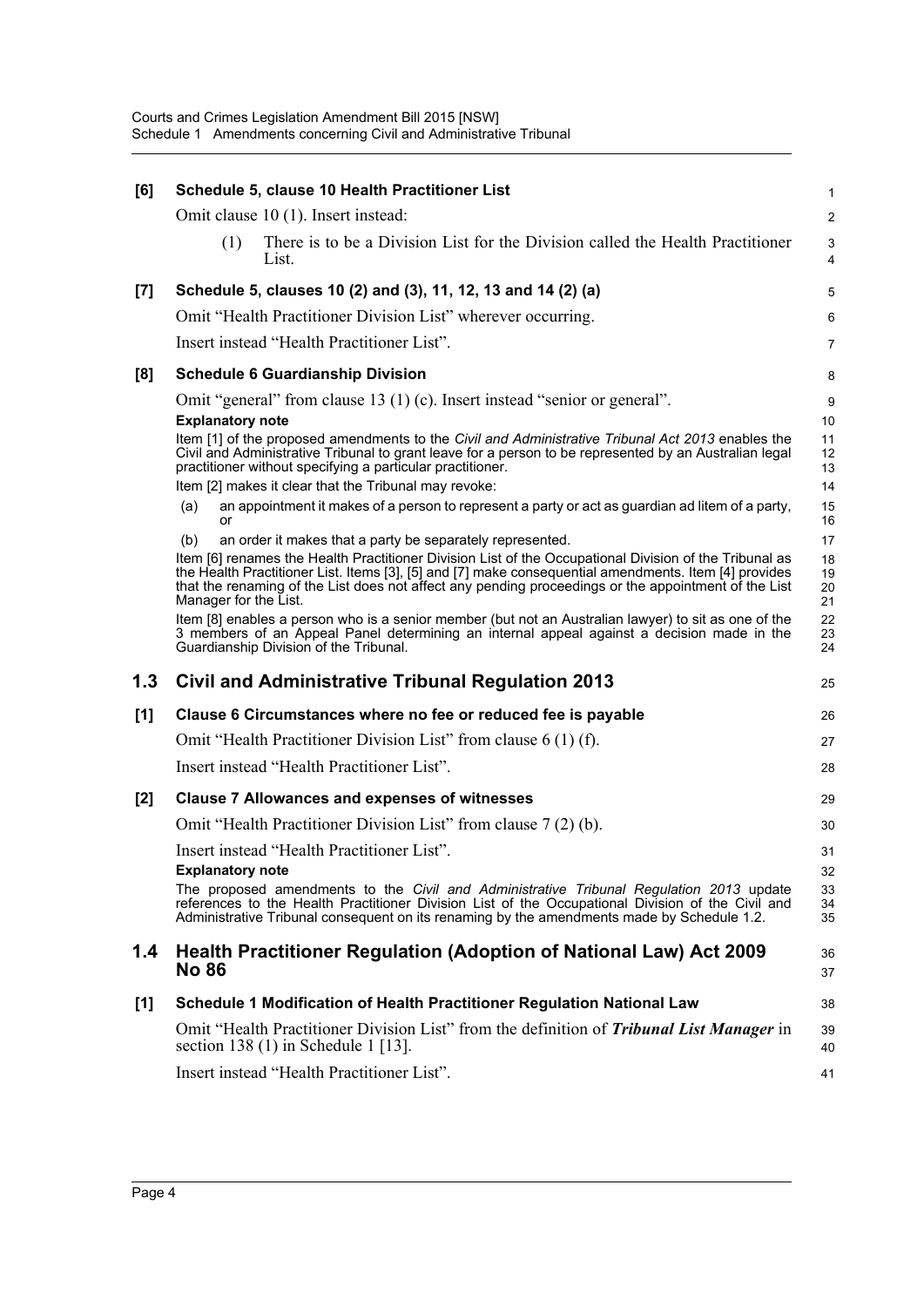| $[2]$            | Schedule 1 [15]                                                                                                                                                                                                                                                                                                                                                         |                  |
|------------------|-------------------------------------------------------------------------------------------------------------------------------------------------------------------------------------------------------------------------------------------------------------------------------------------------------------------------------------------------------------------------|------------------|
|                  | Omit "Health Practitioner Division List" from the note to section 165B (1).                                                                                                                                                                                                                                                                                             | 2                |
|                  | Insert instead "Health Practitioner List".                                                                                                                                                                                                                                                                                                                              | 3                |
|                  | <b>Explanatory note</b>                                                                                                                                                                                                                                                                                                                                                 | 4                |
|                  | The proposed amendments to the Health Practitioner Regulation (Adoption of National Law) Act 2009<br>update references in the Health Practitioner Regulation National Law (NSW) to the Health Practitioner<br>Division List of the Occupational Division of the Civil and Administrative Tribunal consequent on its<br>renaming by the amendments made by Schedule 1.2. | 5<br>6<br>7<br>8 |
| 1.5 <sub>1</sub> | <b>Water Act 1912 No 44</b>                                                                                                                                                                                                                                                                                                                                             | 9                |
|                  | <b>Section 12 Licence</b>                                                                                                                                                                                                                                                                                                                                               | 10               |
|                  | Omit "Director-General or Magistrate" wherever occurring in section 12 (1) (b) and (2) (c).                                                                                                                                                                                                                                                                             | 11               |
|                  | Insert instead "Civil and Administrative Tribunal".                                                                                                                                                                                                                                                                                                                     | 12               |
|                  | <b>Explanatory note</b>                                                                                                                                                                                                                                                                                                                                                 | 13               |
|                  | The proposed amendment to the Water Act 1912 updates references as a consequence of the<br>transfer of certain appellate functions to the Civil and Administrative Tribunal on its establishment.                                                                                                                                                                       | 14<br>15         |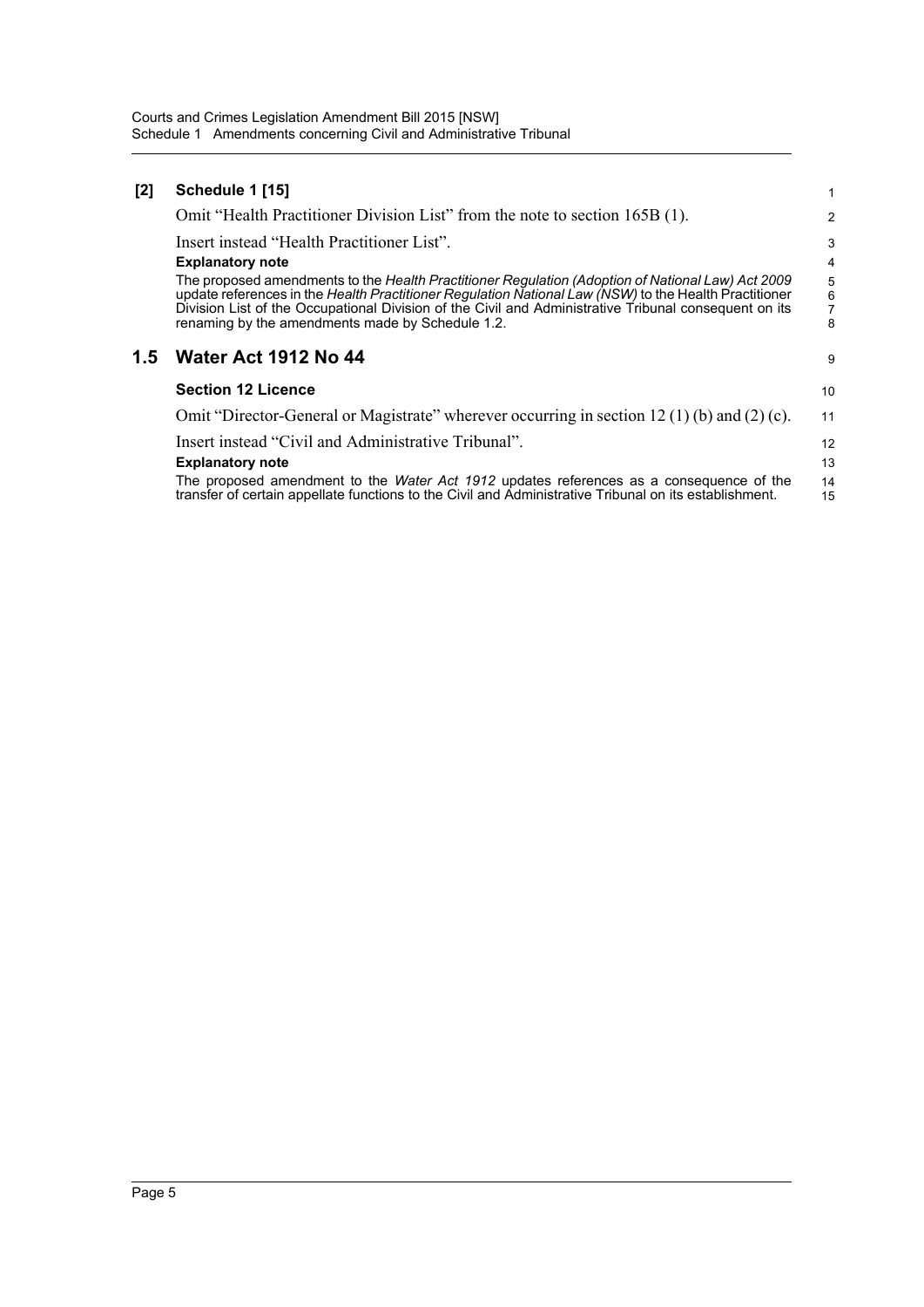<span id="page-9-0"></span>

|       | <b>Schedule 2</b>                    | Amendments concerning guardianship                                                                                                                                                                          | $\mathbf{1}$        |
|-------|--------------------------------------|-------------------------------------------------------------------------------------------------------------------------------------------------------------------------------------------------------------|---------------------|
| 2.1   |                                      | Guardianship Act 1987 No 257                                                                                                                                                                                | 2                   |
| [1]   |                                      | Section 3F Persons who are "parties" to proceedings under this Act                                                                                                                                          | 3                   |
|       | Insert after section $3F(2)$ (d):    |                                                                                                                                                                                                             | 4                   |
|       | (d1)                                 | the enduring guardian, if any, of the person to whom the application<br>relates,                                                                                                                            | $\overline{5}$<br>6 |
| [2]   | Section 3F (3) (d1)                  |                                                                                                                                                                                                             | $\overline{7}$      |
|       | Insert after section $3F(3)(d)$ :    |                                                                                                                                                                                                             | 8                   |
|       | (d1)                                 | the enduring guardian, if any, of the person the subject of the order,                                                                                                                                      | 9                   |
| $[3]$ | Section 3F (7) (d1)                  |                                                                                                                                                                                                             | 10                  |
|       | Insert after section $3F(7)(d)$ :    |                                                                                                                                                                                                             | 11                  |
|       | (d1)                                 | the person, if any, appointed attorney by the person to whom the<br>relevant financial management order relates under a power of attorney<br>(whether in force or suspended),                               | 12<br>13<br>14      |
| [4]   | <b>Section 5 Definitions</b>         |                                                                                                                                                                                                             | 15                  |
|       | signer and eligible witness.         | Omit "alternative enduring guardian" wherever occurring in the definitions of <i>eligible</i>                                                                                                               | 16<br>17            |
|       |                                      | Insert instead "substitute enduring guardian".                                                                                                                                                              | 18                  |
| [5]   |                                      | <b>Section 6DA Substitute enduring guardians</b>                                                                                                                                                            | 19                  |
|       | occurring.                           | Omit "an alternative enduring guardian", "An alternative enduring guardian", "the<br>alternative enduring guardian" and "that alternative enduring guardian" wherever                                       | 20<br>21<br>22      |
|       |                                      | Insert instead "a substitute enduring guardian", "A substitute enduring guardian", "the<br>substitute enduring guardian" and "that substitute enduring guardian", respectively.                             | 23<br>24            |
| [6]   |                                      | Section 6HB Resignation of appointment by appointee                                                                                                                                                         | 25                  |
|       |                                      | Omit "an alternative enduring guardian" from section 6HB (5).                                                                                                                                               | 26                  |
|       |                                      | Insert instead "a substitute enduring guardian".                                                                                                                                                            | 27                  |
| $[7]$ | <b>Section 6K Action on review</b>   |                                                                                                                                                                                                             | 28                  |
|       |                                      | Omit section $6K(1)(a)$ . Insert instead:                                                                                                                                                                   | 29                  |
|       | (a)                                  | revoke the appointment or deal with the matter as provided by<br>subsection $(3)$ (or both), or                                                                                                             | 30<br>31            |
| [8]   | Section 6K (3)                       |                                                                                                                                                                                                             | 32                  |
|       | Omit the subsection. Insert instead: |                                                                                                                                                                                                             | 33                  |
|       | (3)                                  | The Tribunal may, if it considers that it is in the best interests of the appoint or<br>to do so, deal with a review as if any of the following applications had been<br>made in respect of the appoint or: | 34<br>35<br>36      |
|       | (a)                                  | an application for a guardianship order under Part 3,                                                                                                                                                       | 37                  |
|       | (b)<br>(c)                           | an application for a financial management order under Part 3A,<br>applications for both such orders.                                                                                                        | 38<br>39            |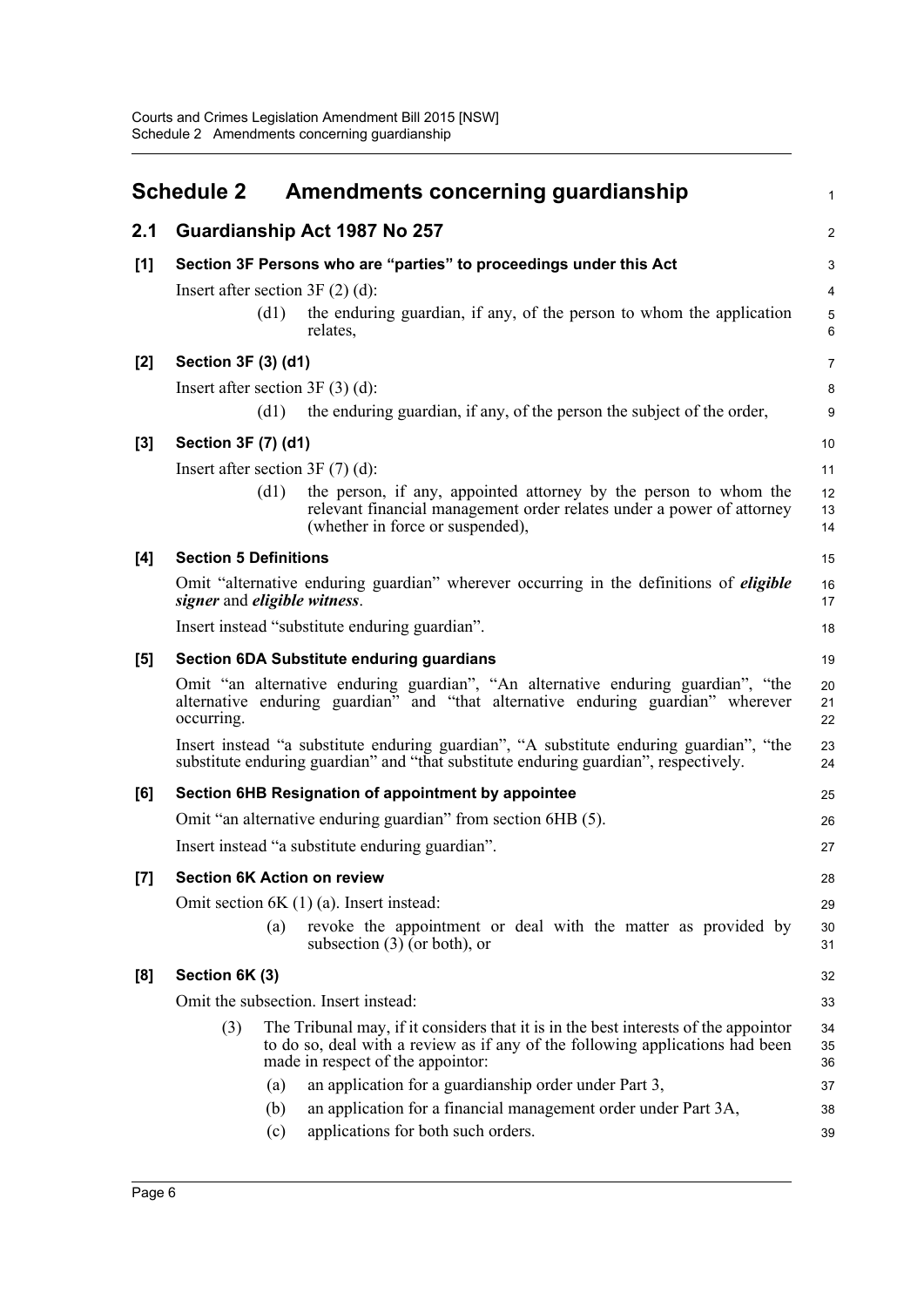| [9]    |                                 |      | Section 6MA Substitution of enduring guardians by Tribunal                                                                                                                                                                            | 1                       |
|--------|---------------------------------|------|---------------------------------------------------------------------------------------------------------------------------------------------------------------------------------------------------------------------------------------|-------------------------|
|        |                                 |      | Omit "to replace an appointee as an enduring guardian" from section 6MA (1).                                                                                                                                                          | $\overline{\mathbf{c}}$ |
|        |                                 |      | Insert instead "as a substitute enduring guardian".                                                                                                                                                                                   | 3                       |
| $[10]$ | Section 6MA (2)                 |      |                                                                                                                                                                                                                                       | 4                       |
|        |                                 |      | Omit "to replace an appointee".                                                                                                                                                                                                       | 5                       |
| $[11]$ | Section 6MA (3)                 |      |                                                                                                                                                                                                                                       | 6                       |
|        |                                 |      | Omit "an alternative enduring guardian". Insert instead "a substitute enduring guardian".                                                                                                                                             | 7                       |
| $[12]$ |                                 |      | <b>Section 25C Action on review</b>                                                                                                                                                                                                   | 8                       |
|        |                                 |      | Insert at the end of section $25C(1)(c)$ :                                                                                                                                                                                            | 9                       |
|        |                                 |      | , or                                                                                                                                                                                                                                  | 10                      |
|        |                                 | (d)  | renew, or renew and vary the order.                                                                                                                                                                                                   | 11                      |
| $[13]$ |                                 |      | Section 25I Application to Tribunal for a financial management order                                                                                                                                                                  | 12                      |
|        |                                 |      | Insert after section $25I(1)(a)$ :                                                                                                                                                                                                    | 13                      |
|        |                                 | (a1) | the person who is the subject of the application, or                                                                                                                                                                                  | 14                      |
| $[14]$ |                                 |      | Section 25M Tribunal may commit estate of protected person to management                                                                                                                                                              | 15                      |
|        |                                 |      | Omit "section 68 $(1)$ " from section 25M $(2)$ .                                                                                                                                                                                     | 16                      |
|        |                                 |      | Insert instead "section 61 of the Civil and Administrative Tribunal Act 2013".                                                                                                                                                        | 17                      |
| $[15]$ |                                 |      | <b>Section 25P Action on review</b>                                                                                                                                                                                                   | 18                      |
|        |                                 |      | Omit section 25P (1). Insert instead:                                                                                                                                                                                                 | 19                      |
|        | (1)                             |      | On reviewing a financial management order under section 25N, the Tribunal:                                                                                                                                                            | 20                      |
|        |                                 | (a)  | must vary, revoke or confirm the order, and                                                                                                                                                                                           | 21                      |
|        |                                 | (b)  | if it considers it appropriate to do so—may take such action with respect<br>to the appointment of the manager of the protected person's estate as the<br>Tribunal could take on a review of such an appointment under<br>Division 3. | 22<br>23<br>24<br>25    |
| $[16]$ | Section 25P (3)                 |      |                                                                                                                                                                                                                                       | 26                      |
|        | Insert after section $25P(2)$ : |      |                                                                                                                                                                                                                                       | 27                      |
|        | (3)                             |      | In this section, <i>vary</i> , in relation to a financial management order, includes to<br>exclude (or remove an exclusion of) a specified part of the protected person's<br>estate from the order.                                   | 28<br>29<br>30          |
| $[17]$ |                                 |      | Section 25S Review of appointment of manager                                                                                                                                                                                          | 31                      |
|        |                                 |      | Insert after section $25S(1)$ (b) (i):                                                                                                                                                                                                | 32                      |
|        |                                 |      | the protected person, or<br>(ia)                                                                                                                                                                                                      | 33                      |
| $[18]$ | Section 25S (1A)                |      |                                                                                                                                                                                                                                       | 34                      |
|        | Insert after section $25S(1)$ : |      |                                                                                                                                                                                                                                       | 35                      |
|        | (1A)                            |      | Without limiting subsection $(1)$ , the Tribunal may order that the appointment<br>of a manager be reviewed within a specified time.                                                                                                  | 36<br>37                |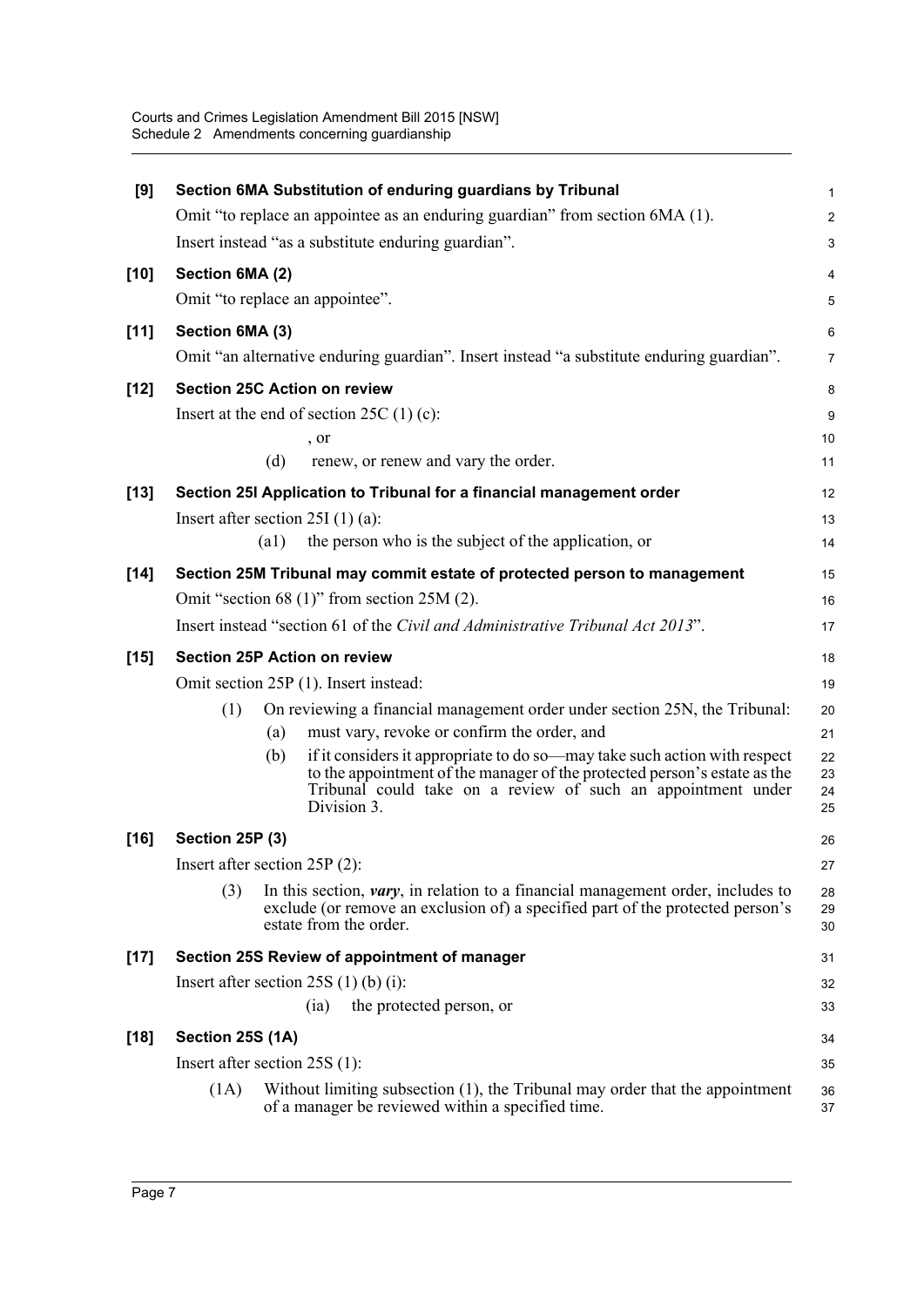| [19] |                            | <b>Schedule 3 Savings and transitional provisions</b>                                                                                                                                                                                                                                                                                                       | $\mathbf{1}$               |
|------|----------------------------|-------------------------------------------------------------------------------------------------------------------------------------------------------------------------------------------------------------------------------------------------------------------------------------------------------------------------------------------------------------|----------------------------|
|      |                            | Insert at the end of clause $1(1)$ :                                                                                                                                                                                                                                                                                                                        | 2                          |
|      |                            | any other Act that amends this Act                                                                                                                                                                                                                                                                                                                          | 3                          |
| [20] | <b>Schedule 3</b>          |                                                                                                                                                                                                                                                                                                                                                             | 4                          |
|      |                            | Insert at the end of the Schedule (with appropriate Part and clause numbering):                                                                                                                                                                                                                                                                             | 5                          |
|      | <b>Part</b>                | Provisions consequent on enactment of Courts and<br><b>Crimes Legislation Amendment Act 2015</b>                                                                                                                                                                                                                                                            | 6<br>$\overline{7}$        |
|      | <b>Definition</b>          |                                                                                                                                                                                                                                                                                                                                                             | 8                          |
|      |                            | In this Part:                                                                                                                                                                                                                                                                                                                                               | 9                          |
|      |                            | <b>amending Act</b> means the Courts and Crimes Legislation Amendment<br>Act 2015.                                                                                                                                                                                                                                                                          | 10<br>11                   |
|      |                            | Substitute enduring guardians                                                                                                                                                                                                                                                                                                                               | 12                         |
|      |                            | A person appointed as an alternative enduring guardian before the day on<br>which the amendment of section 6DA by the amending Act commences is<br>taken, on and from that day, to have been appointed as a substitute enduring<br>guardian.                                                                                                                | 13<br>14<br>15<br>16       |
|      |                            | Application of procedural amendments                                                                                                                                                                                                                                                                                                                        | 17                         |
|      |                            | Each of the following provisions, as amended, inserted or substituted by the<br>amending Act, extends to proceedings commenced (but not determined)<br>before the amendment, insertion or substitution of the provision concerned:                                                                                                                          | 18<br>19<br>20             |
|      |                            | section 6K,<br>(a)                                                                                                                                                                                                                                                                                                                                          | 21                         |
|      |                            | section 6MA,<br>(b)                                                                                                                                                                                                                                                                                                                                         | 22                         |
|      |                            | section 25C,<br>(c)                                                                                                                                                                                                                                                                                                                                         | 23                         |
|      |                            | section 25I,<br>(d)                                                                                                                                                                                                                                                                                                                                         | 24                         |
|      |                            | section 25P,<br>(e)                                                                                                                                                                                                                                                                                                                                         | 25                         |
|      |                            | section 25S.<br>(f)                                                                                                                                                                                                                                                                                                                                         | 26                         |
|      | <b>Explanatory note</b>    | Items [1] and [2] of the proposed amendments to the Guardianship Act 1987 provide that the enduring<br>guardian of a person in respect of whom a guardianship order is sought in or granted by the Civil and<br>Administrative Tribunal is to be treated as being a party to the proceedings for the order and in<br>proceedings for a review of the order. | 27<br>28<br>29<br>30<br>31 |
|      | person's estate.           | Item [3] provides that an attorney under a power of attorney granted by a person who is subject to a<br>financial management order is to be treated as a party in proceedings in the Civil and Administrative<br>Tribunal for a review of such an order or for the review of the appointment of a manager of the                                            | 32<br>33<br>34<br>35       |
|      |                            | Item [5] provides for alternative enduring guardians to be called substitute enduring guardians.<br>Items [4], [6] and [9]-[11] make consequential amendments.                                                                                                                                                                                              | 36<br>37                   |
|      | of the appointor to do so. | Items [7] and [8] enable the Civil and Administrative Tribunal, in proceedings for the review of the<br>appointment of an enduring guardian, to treat the proceedings as if they were an application for a<br>guardianship order or financial management order (or both) if it considers that it is in the best interests                                   | 38<br>39<br>40<br>41       |
|      |                            | Item [12] enables the Civil and Administrative Tribunal, in certain proceedings for a review of a<br>guardianship order, to renew and vary the order.                                                                                                                                                                                                       | 42<br>43                   |
|      |                            | Item [13] enables an application for a financial management order to be made by the person who is<br>the subject of the application.                                                                                                                                                                                                                        | 44<br>45                   |
|      |                            | Item [14] updates a cross-reference.                                                                                                                                                                                                                                                                                                                        | 46                         |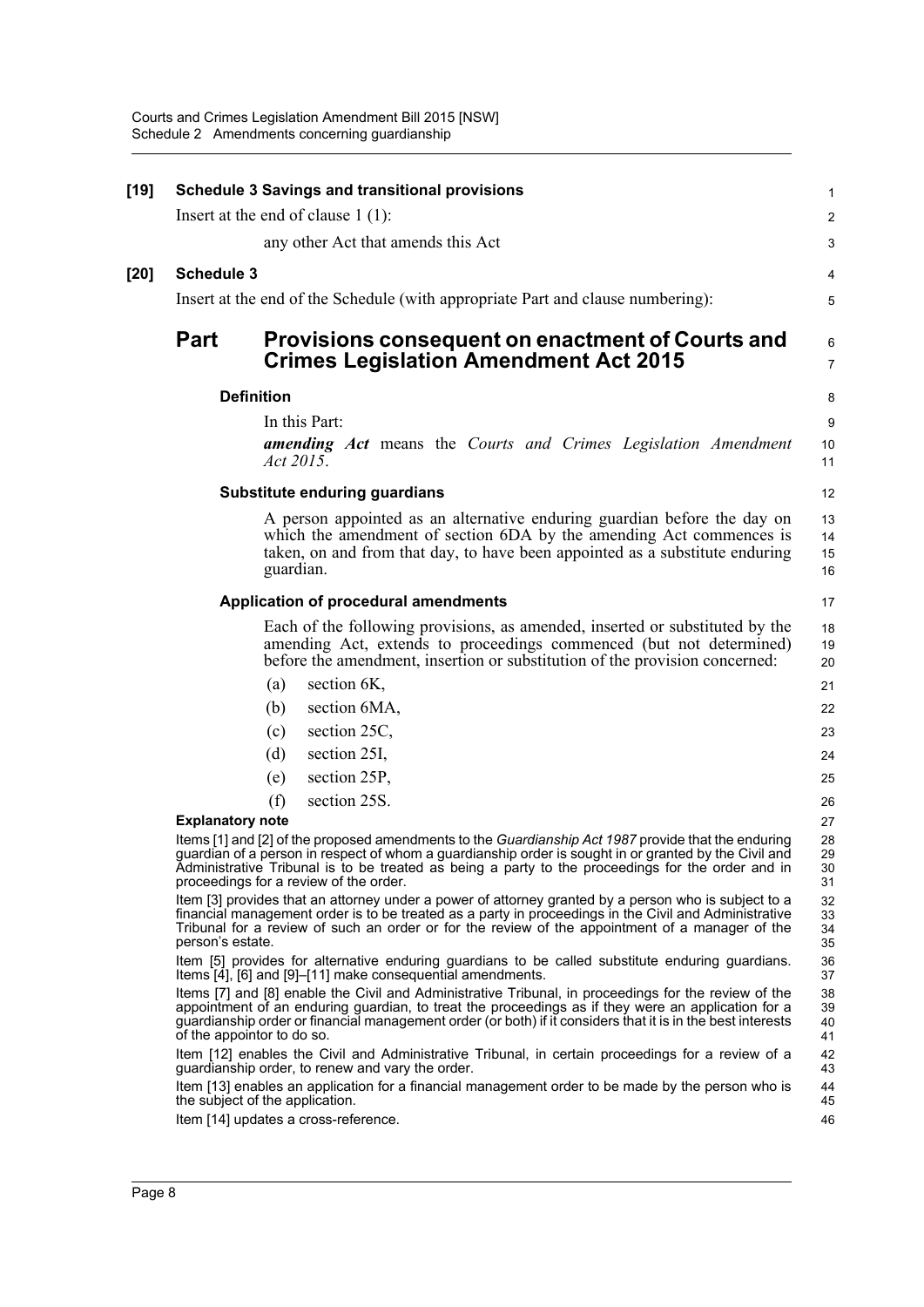|     | Item [15] enables the Civil and Administrative Tribunal, in proceedings for the review of a financial<br>management order, to take such action with respect to the appointment of the manager of the<br>protected person's estate as the Tribunal could take on a review of such an appointment. | $\frac{1}{3}$                              |
|-----|--------------------------------------------------------------------------------------------------------------------------------------------------------------------------------------------------------------------------------------------------------------------------------------------------|--------------------------------------------|
|     | Item [16] makes it clear that the Civil and Administrative Tribunal, in proceedings for the review of a<br>financial management order, may vary the order to exclude (or remove an exclusion of) a specified<br>part of the protected person's estate from the order.                            | $\begin{array}{c} 4 \\ 5 \\ 6 \end{array}$ |
|     | Item [17] enables an application for the review of the appointment of the manager of a protected<br>person's estate to be made by the protected person.                                                                                                                                          | 7<br>8                                     |
|     | Item [18] enables the Civil and Administrative Tribunal to order that the appointment of the manager<br>of a protected person's estate be reviewed within a specified period.                                                                                                                    | 9<br>10                                    |
|     | Item [19] enables the Governor to make regulations of a savings or transitional nature consequent on<br>the enactment of any Act that amends the <i>Guardianship Act 1987</i> (including the proposed Act).                                                                                      | 11<br>12                                   |
|     | Item [20] makes provision for certain savings and transitional matters in connection with the<br>Guardianship Act 1987 consequent on the enactment of the proposed Act.                                                                                                                          | 13<br>14                                   |
| 2.2 | <b>Guardianship Regulation 2010</b>                                                                                                                                                                                                                                                              | 15                                         |
|     | <b>Schedule 1 Forms</b>                                                                                                                                                                                                                                                                          | 16                                         |
|     | Omit "an alternative enduring guardian" from the note to Form 1.                                                                                                                                                                                                                                 | 17                                         |
|     | Insert instead "a substitute enduring guardian".                                                                                                                                                                                                                                                 | 18                                         |
|     | <b>Explanatory note</b>                                                                                                                                                                                                                                                                          | 19                                         |
|     | The proposed amendment to the Guardianship Regulation 2010 updates a reference to alternative<br>enduring guardians as a consequence of their renaming as substitute enduring guardians by<br>Schedule 2.1.                                                                                      | 20<br>21<br>22                             |
|     |                                                                                                                                                                                                                                                                                                  |                                            |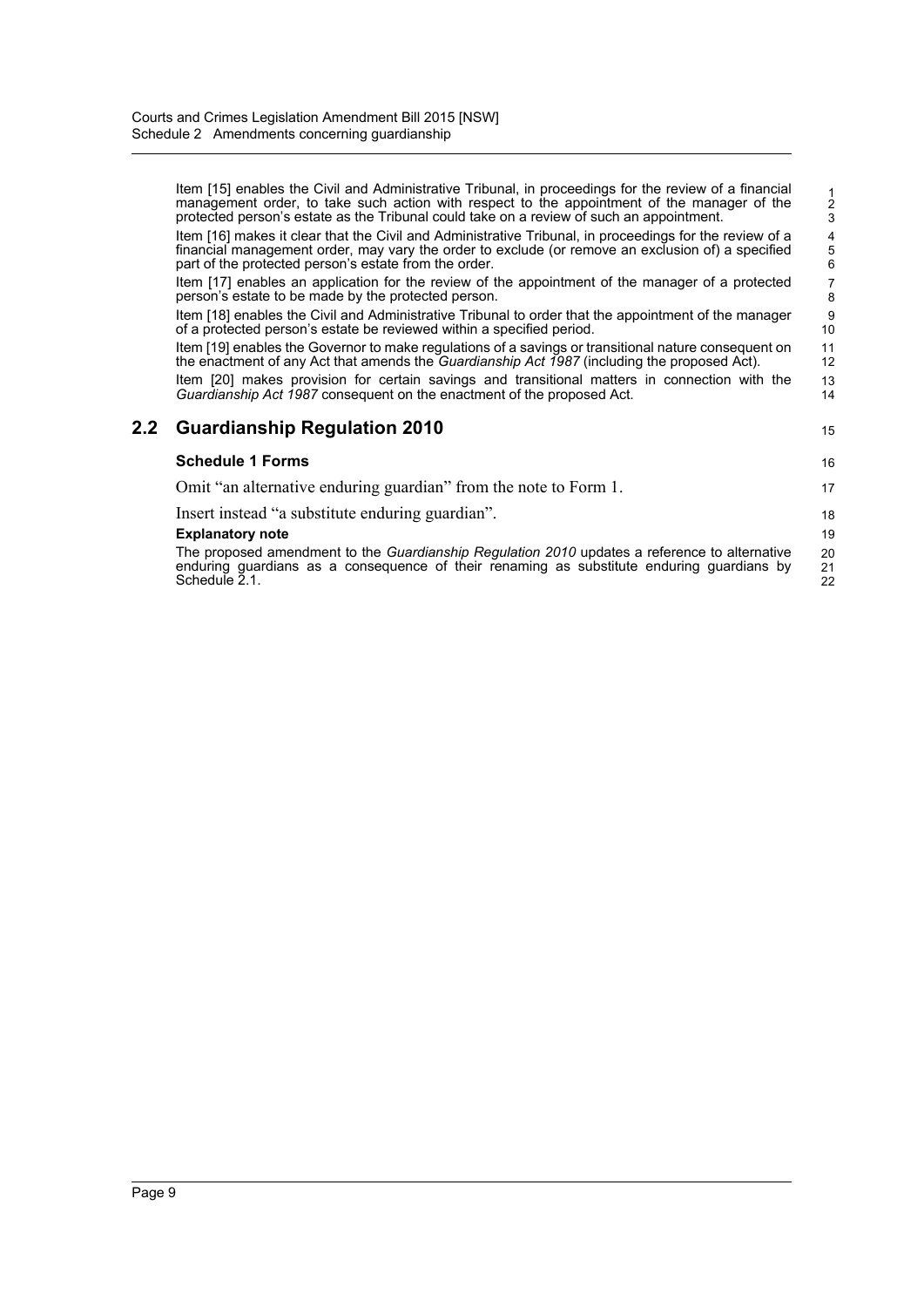<span id="page-13-0"></span>

|       | <b>Schedule 3</b>       | Amendments concerning acting judicial officers                                                                                                                                                                                                                                                                                                                                                                                                                                     | $\mathbf{1}$                       |
|-------|-------------------------|------------------------------------------------------------------------------------------------------------------------------------------------------------------------------------------------------------------------------------------------------------------------------------------------------------------------------------------------------------------------------------------------------------------------------------------------------------------------------------|------------------------------------|
| 3.1   |                         | <b>Children's Court Act 1987 No 53</b>                                                                                                                                                                                                                                                                                                                                                                                                                                             | 2                                  |
|       |                         | <b>Section 6B Acting President of Children's Court</b>                                                                                                                                                                                                                                                                                                                                                                                                                             | 3                                  |
|       |                         | Insert after section $6B(1)$ :                                                                                                                                                                                                                                                                                                                                                                                                                                                     | 4                                  |
|       | (1A)                    | Unless the Governor has made an appointment under subsection (1) (and<br>without limiting subsection $(1)$ ), the Attorney General may, by instrument in<br>writing, appoint a Children's Magistrate to be Acting President:                                                                                                                                                                                                                                                       | $\mathbf 5$<br>6<br>$\overline{7}$ |
|       |                         | during any vacancy in the office of the President, or<br>(a)                                                                                                                                                                                                                                                                                                                                                                                                                       | 8                                  |
|       |                         | (b)<br>during any period for which the President is absent from duty.                                                                                                                                                                                                                                                                                                                                                                                                              | 9                                  |
|       | (1B)                    | An appointment under this section may be made for a particular vacancy or<br>absence or for any vacancy or absence that occurs from time to time.                                                                                                                                                                                                                                                                                                                                  | 10<br>11                           |
|       | <b>Explanatory note</b> |                                                                                                                                                                                                                                                                                                                                                                                                                                                                                    | 12                                 |
|       |                         | The proposed amendment to the Children's Court Act 1987 enables the Attorney General to appoint<br>a Children's Magistrate of the Children's Court of New South Wales to be Acting President during a<br>vacancy or absence from duty of the President. It also enables the Attorney General or the Governor<br>to appoint a Children's Magistrate for a particular vacancy or absence from duty of the President or<br>any such vacancy or absence that occurs from time to time. | 13<br>14<br>15<br>16<br>17         |
| 3.2   |                         | District Court Act 1973 No 9                                                                                                                                                                                                                                                                                                                                                                                                                                                       | 18                                 |
| [1]   |                         | <b>Section 17 Acting Chief Judge</b>                                                                                                                                                                                                                                                                                                                                                                                                                                               | 19                                 |
|       |                         | Insert after section $17(1)$ :                                                                                                                                                                                                                                                                                                                                                                                                                                                     | 20                                 |
|       | (1A)                    | Unless the Governor has made an appointment under subsection (1) (and<br>without limiting subsection $(1)$ ), the Attorney General may, by instrument in<br>writing, appoint a Judge to be Acting Chief Judge during such period as the<br>Chief Judge may be absent from duty.                                                                                                                                                                                                    | 21<br>22<br>23<br>24               |
|       | (1B)                    | An appointment under this section may be made for a particular absence or for<br>any absence that occurs from time to time.                                                                                                                                                                                                                                                                                                                                                        | 25<br>26                           |
| [2]   | <b>Section 17 (3)</b>   |                                                                                                                                                                                                                                                                                                                                                                                                                                                                                    | 27                                 |
|       |                         | Insert after section $17(2)$ :                                                                                                                                                                                                                                                                                                                                                                                                                                                     | 28                                 |
|       | (3)                     | In this section, <b>absent from duty</b> includes a vacancy in the office of Chief<br>Judge.                                                                                                                                                                                                                                                                                                                                                                                       | 29<br>30                           |
| $[3]$ |                         | <b>Section 18 Acting Judges</b>                                                                                                                                                                                                                                                                                                                                                                                                                                                    | 31                                 |
|       |                         | Omit "not exceeding 12 months" from section 18 (1).                                                                                                                                                                                                                                                                                                                                                                                                                                | 32                                 |
|       |                         | Insert instead "not exceeding 5 years".                                                                                                                                                                                                                                                                                                                                                                                                                                            | 33                                 |
| [4]   | Section 18 (4)–(4B)     |                                                                                                                                                                                                                                                                                                                                                                                                                                                                                    | 34                                 |
|       |                         | Omit "75 years" wherever occurring. Insert instead "77 years".                                                                                                                                                                                                                                                                                                                                                                                                                     | 35                                 |
| [5]   | Section 18 (4A)         |                                                                                                                                                                                                                                                                                                                                                                                                                                                                                    | 36                                 |
|       | <b>Explanatory note</b> | Insert "or Family Court of Australia" after "Federal Court of Australia".<br>Item [1] of the proposed amendments to the District Court Act 1973 enables the Attorney General to<br>appoint a judge of the District Court of New South Wales to be Acting Chief Judge during a vacancy<br>or absence from duty of the Chief Judge. It also enables the Attorney General or the Governor to                                                                                          | 37<br>38<br>39<br>40<br>41         |
|       |                         |                                                                                                                                                                                                                                                                                                                                                                                                                                                                                    |                                    |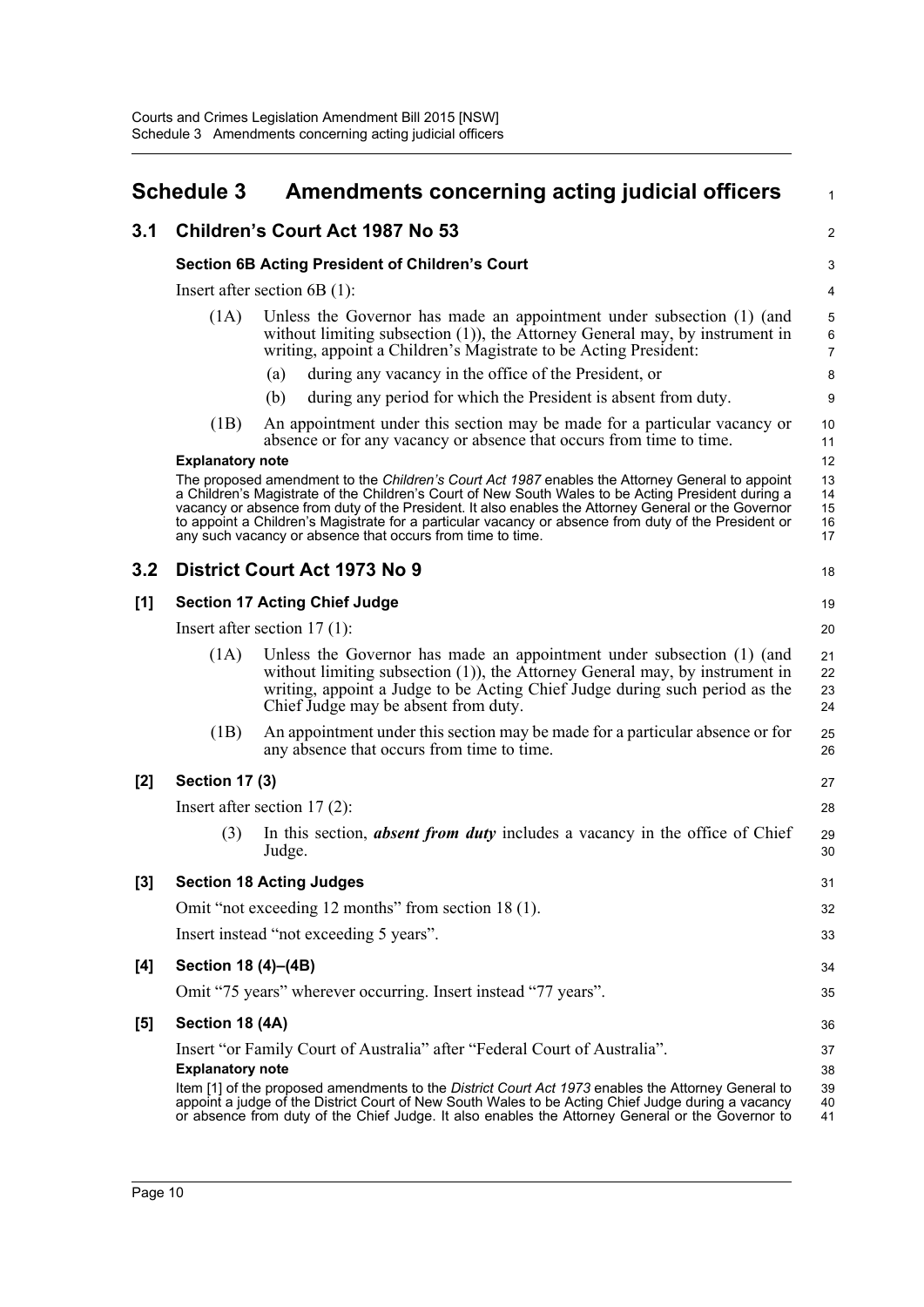|         |                                | appoint a judge for a particular vacancy or absence from duty of the Chief Judge or any such vacancy<br>or absence that occurs from time to time. Item [2] makes a consequential amendment.<br>Item [3] enables acting judges to be appointed for a period of up to 5 years. Currently, acting judges<br>are appointed for a period of up to 12 months.<br>Item [4] enables acting judges to be appointed up to the age of 77 years. Currently, acting judges are<br>appointed up to the age of 75 years.<br>Item [5] enables former Family Court judges to be appointed as acting judges. | $\frac{1}{2}$<br>$\ensuremath{\mathsf{3}}$<br>4<br>5<br>6<br>$\overline{7}$ |
|---------|--------------------------------|--------------------------------------------------------------------------------------------------------------------------------------------------------------------------------------------------------------------------------------------------------------------------------------------------------------------------------------------------------------------------------------------------------------------------------------------------------------------------------------------------------------------------------------------------------------------------------------------|-----------------------------------------------------------------------------|
| 3.3     |                                | Drug Court Act 1998 No 150                                                                                                                                                                                                                                                                                                                                                                                                                                                                                                                                                                 | 8                                                                           |
|         |                                |                                                                                                                                                                                                                                                                                                                                                                                                                                                                                                                                                                                            |                                                                             |
|         |                                | <b>Section 22 Acting Senior Judge</b>                                                                                                                                                                                                                                                                                                                                                                                                                                                                                                                                                      | 9                                                                           |
|         |                                | Insert after section $22$ (1):                                                                                                                                                                                                                                                                                                                                                                                                                                                                                                                                                             | 10                                                                          |
|         | (1A)                           | The Minister may make any such appointment for a particular absence or<br>vacancy or for any absence or vacancy that occurs from time to time.                                                                                                                                                                                                                                                                                                                                                                                                                                             | 11<br>12                                                                    |
|         | <b>Explanatory note</b>        |                                                                                                                                                                                                                                                                                                                                                                                                                                                                                                                                                                                            | 13                                                                          |
|         |                                | The proposed amendment to the Drug Court Act 1998 enables the Attorney General to appoint a<br>judge of the Drug Court of New South Wales to be Acting Senior Judge for a particular vacancy or<br>absence from duty of the Senior Judge or any such vacancy or absence that occurs from time to time.                                                                                                                                                                                                                                                                                     | 14<br>15<br>16                                                              |
| 3.4     |                                | Dust Diseases Tribunal Act 1989 No 63                                                                                                                                                                                                                                                                                                                                                                                                                                                                                                                                                      | 17                                                                          |
| [1]     |                                | <b>Section 7B Acting President</b>                                                                                                                                                                                                                                                                                                                                                                                                                                                                                                                                                         | 18                                                                          |
|         |                                | Insert after section $7B(1)$ :                                                                                                                                                                                                                                                                                                                                                                                                                                                                                                                                                             | 19                                                                          |
|         | (1A)                           | Unless the Governor has made an appointment under subsection (1) (and<br>without limiting subsection (1)), the Attorney General may, by instrument in<br>writing, appoint a member to be Acting President during such period as the<br>President may be absent from his or her duties.                                                                                                                                                                                                                                                                                                     | 20<br>21<br>22<br>23                                                        |
|         | (1B)                           | An appointment under this section may be made for a particular absence or for<br>any absence that occurs from time to time.                                                                                                                                                                                                                                                                                                                                                                                                                                                                | 24<br>25                                                                    |
| [2]     | Section 7B (3)                 |                                                                                                                                                                                                                                                                                                                                                                                                                                                                                                                                                                                            | 26                                                                          |
|         |                                | Insert after section $7B(2)$ :                                                                                                                                                                                                                                                                                                                                                                                                                                                                                                                                                             | 27                                                                          |
|         | (3)<br><b>Explanatory note</b> | In this section, <b>absent from duty</b> includes a vacancy in the office of President.                                                                                                                                                                                                                                                                                                                                                                                                                                                                                                    | 28<br>29                                                                    |
|         |                                | Item [1] of the proposed amendments to the Dust Diseases Tribunal Act 1989 enables the Attorney<br>General to appoint a member of the Dust Diseases Tribunal of New South Wales to be Acting<br>President during a vacancy or absence from duty of the President. It also enables the Attorney<br>General or the Governor to appoint a member for a particular vacancy or absence from duty of the<br>President or any such vacancy or absence that occurs from time to time. Item [2] makes a<br>consequential amendment.                                                                 | 30<br>31<br>32<br>33<br>34<br>35                                            |
| $3.5\,$ |                                | <b>Industrial Relations Act 1996 No 17</b>                                                                                                                                                                                                                                                                                                                                                                                                                                                                                                                                                 | 36                                                                          |
| [1]     |                                | <b>Schedule 2 Provisions relating to members of Commission</b>                                                                                                                                                                                                                                                                                                                                                                                                                                                                                                                             | 37                                                                          |
|         |                                | Omit "75 years" from clause 3 (2). Insert instead "77 years".                                                                                                                                                                                                                                                                                                                                                                                                                                                                                                                              | 38                                                                          |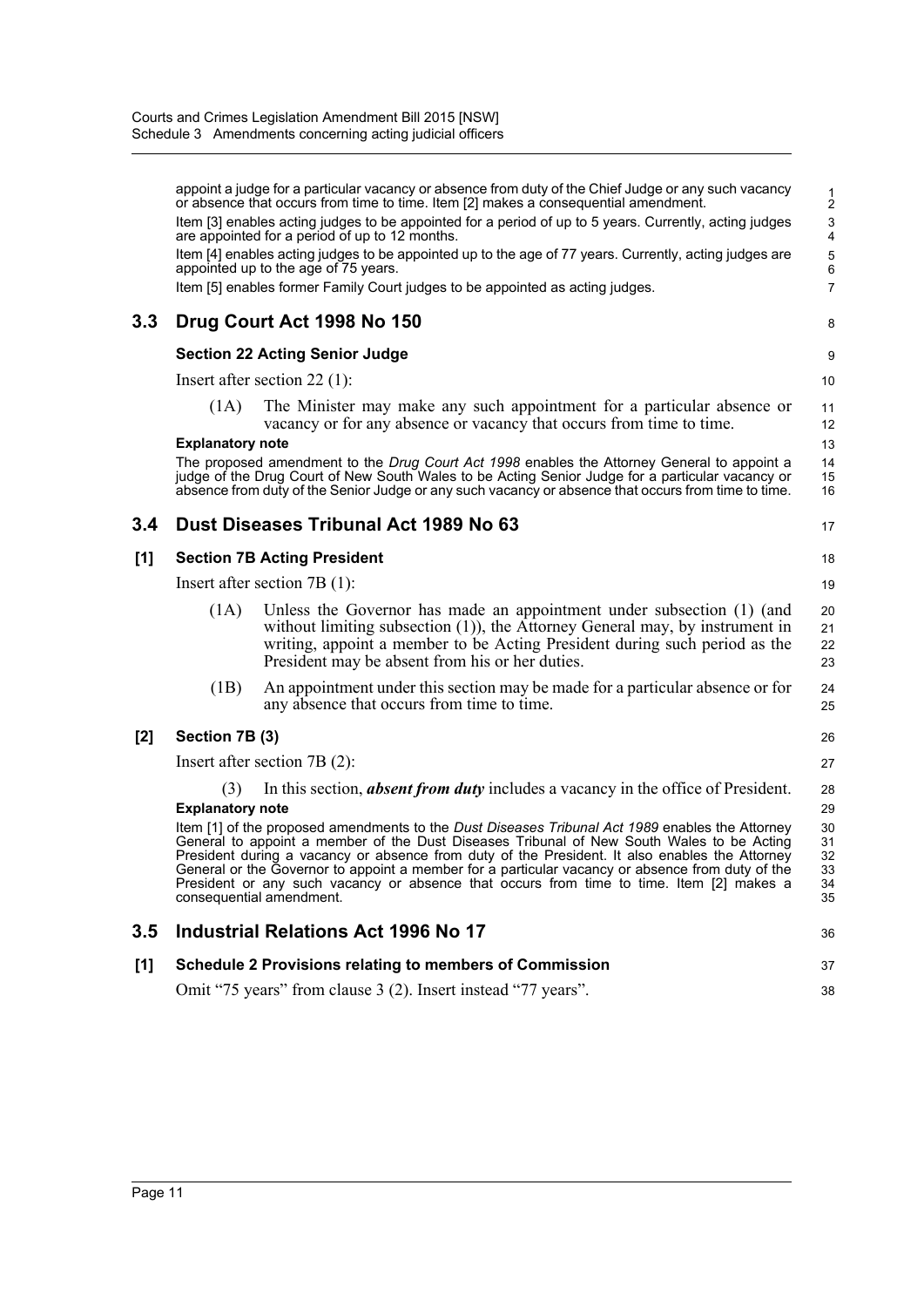| [2]   | Schedule 2, clause 3 (3)                                                                                                                                                                                                                                                               | 1                   |
|-------|----------------------------------------------------------------------------------------------------------------------------------------------------------------------------------------------------------------------------------------------------------------------------------------|---------------------|
|       | Omit "not exceeding 12 months". Insert instead "not exceeding 5 years".                                                                                                                                                                                                                | $\overline{c}$      |
|       | <b>Explanatory note</b><br>Item [1] of the proposed amendments to the <i>Industrial Relations Act 1996</i> enables an acting member                                                                                                                                                    | 3<br>$\overline{4}$ |
|       | of the Industrial Relations Commission of New South Wales in Court Session to be appointed up to<br>the age of 77 years. Currently, acting members are appointed up to the age of 75 years.                                                                                            | 5<br>6              |
|       | Item [2] enables acting members to be appointed for a period of up to 5 years. Currently, acting<br>members are appointed for a period of up to 12 months.                                                                                                                             | $\overline{7}$<br>8 |
| 3.6   | Land and Environment Court Act 1979 No 204                                                                                                                                                                                                                                             | 9                   |
| [1]   | <b>Section 11 Acting Judges</b>                                                                                                                                                                                                                                                        | 10                  |
|       | Omit "not exceeding 12 months" from section 11 (1).                                                                                                                                                                                                                                    | 11                  |
|       | Insert instead "not exceeding 5 years".                                                                                                                                                                                                                                                | 12                  |
| [2]   | <b>Section 11 (4)</b>                                                                                                                                                                                                                                                                  | 13                  |
|       | Omit "75 years". Insert instead "77 years".                                                                                                                                                                                                                                            | 14                  |
| $[3]$ | <b>Section 13 Acting Commissioners</b>                                                                                                                                                                                                                                                 | 15                  |
|       | Omit "not exceeding 12 months" from section 13 (1).                                                                                                                                                                                                                                    | 16                  |
|       | Insert instead "not exceeding 5 years".                                                                                                                                                                                                                                                | 17                  |
|       | <b>Explanatory note</b>                                                                                                                                                                                                                                                                | 18                  |
|       | Item [1] of the proposed amendments to the Land and Environment Court Act 1979 enables acting<br>judges of the Land and Environment Court of New South Wales to be appointed for a period of up to<br>5 years. Currently, acting judges are appointed for a period of up to 12 months. | 19<br>20<br>21      |
|       | Item [2] enables acting judges to be appointed up to the age of 77 years. Currently, acting judges are<br>appointed up to the age of 75 years.                                                                                                                                         | 22<br>23            |
|       | Item [3] enables acting commissioners to be appointed for a period of up to 5 years. Currently, acting<br>commissioners are appointed for a period of up to 12 months.                                                                                                                 | 24<br>25            |
| 3.7   | <b>Local Court Act 2007 No 93</b>                                                                                                                                                                                                                                                      | 26                  |
| [1]   | <b>Section 16 Acting Magistrates</b>                                                                                                                                                                                                                                                   | 27                  |
|       | Omit "not exceeding 12 months" from section 16 (1).                                                                                                                                                                                                                                    | 28                  |
|       | Insert instead "not exceeding 5 years".                                                                                                                                                                                                                                                | 29                  |
| [2]   | <b>Section 16 (2)</b>                                                                                                                                                                                                                                                                  | 30                  |
|       | Omit "75 years". Insert instead "77 years".                                                                                                                                                                                                                                            | 31                  |
| [3]   | <b>Schedule 1 Provisions relating to Magistrates</b>                                                                                                                                                                                                                                   | 32                  |
|       | Omit "Minister" from clause 11 (3). Insert instead "Attorney General".                                                                                                                                                                                                                 | 33                  |
| [4]   | Schedule 1, clause 11 (3A)                                                                                                                                                                                                                                                             | 34                  |
|       | Insert after clause $11(3)$ :                                                                                                                                                                                                                                                          | 35                  |
|       | The Attorney General may make any such nomination for a particular vacancy<br>(3A)<br>or absence or for any vacancy or absence that occurs from time to time.                                                                                                                          | 36<br>37            |
|       | <b>Explanatory note</b>                                                                                                                                                                                                                                                                | 38                  |
|       | Item [1] of the proposed amendments to the Local Court Act 2007 enables acting magistrates of the<br>Local Court of New South Wales to be appointed for a period of up to 5 years. Currently, acting<br>magistrates are appointed for a period of up to 12 months.                     | 39<br>40<br>41      |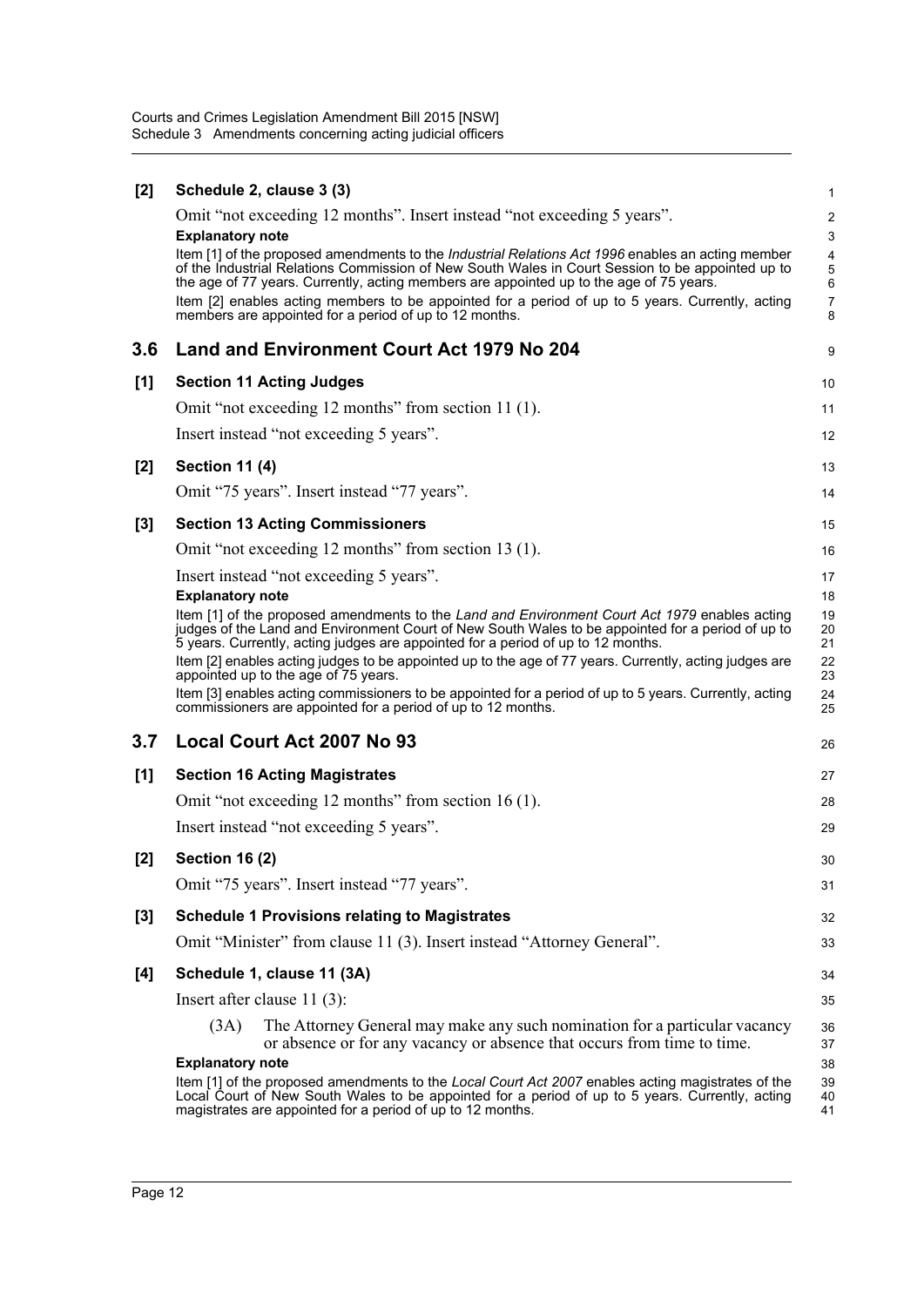Item [2] enables acting magistrates to be appointed up to the age of 77 years. Currently, acting magistrates are appointed up to the age of 75 years. Item [4] enables the Attorney General to nominate a Deputy Chief Magistrate for a particular vacancy or absence from duty of the Chief Magistrate or any such vacancy or absence that occurs from time to time. Item [3] makes a consequential amendment. **3.8 Supreme Court Act 1970 No 52 [1] Section 37 Acting Judges** Omit "not exceeding 12 months" from section 37 (1). Insert instead "not exceeding 5 years". **[2] Section 37 (4) and (4A)** Omit the subsections. Insert instead: (4) A retired Judge of the Court or of another court in New South Wales (including a retired judicial member of the Industrial Commission or of the Industrial Relations Commission) may be so appointed even though the retired Judge has reached the age of 72 years (or will have reached that age before the appointment expires), but may not be so appointed for any period that extends beyond the day on which he or she reaches the age of 77 years. (4A) A retired Judge of the Federal Court of Australia or of the Supreme Court of another State or Territory may be so appointed even though the retired Judge has reached the age of 70 years (or will have reached that age before the appointment expires), but may not be so appointed for any period that extends beyond the day on which he or she reaches the age of 77 years. **[3] Section 111 Appointment of associate Judges and acting associate Judges** Omit "75 years" from section 111 (6). Insert instead "77 years". **Explanatory note** Item [1] of the proposed amendments to the *Supreme Court Act 1970* enables acting judges of the Supreme Court of New South Wales to be appointed for a period of up to 5 years. Currently, acting judges are appointed for a period of up to 12 months. Item [2] enables acting judges to be appointed up to the age of 77 years. Currently, acting judges are appointed up to the age of 75 years. Item [3] enables acting associate judges to be appointed up to the age of 77 years. Currently, acting associate judges are appointed up to the age of 75 years. 1 2 3 4 5 6 7 8 q 10 11 12 13 14 15 16 17 18 19 20 21 22 23 24 25 26 27 28 29 30 31 32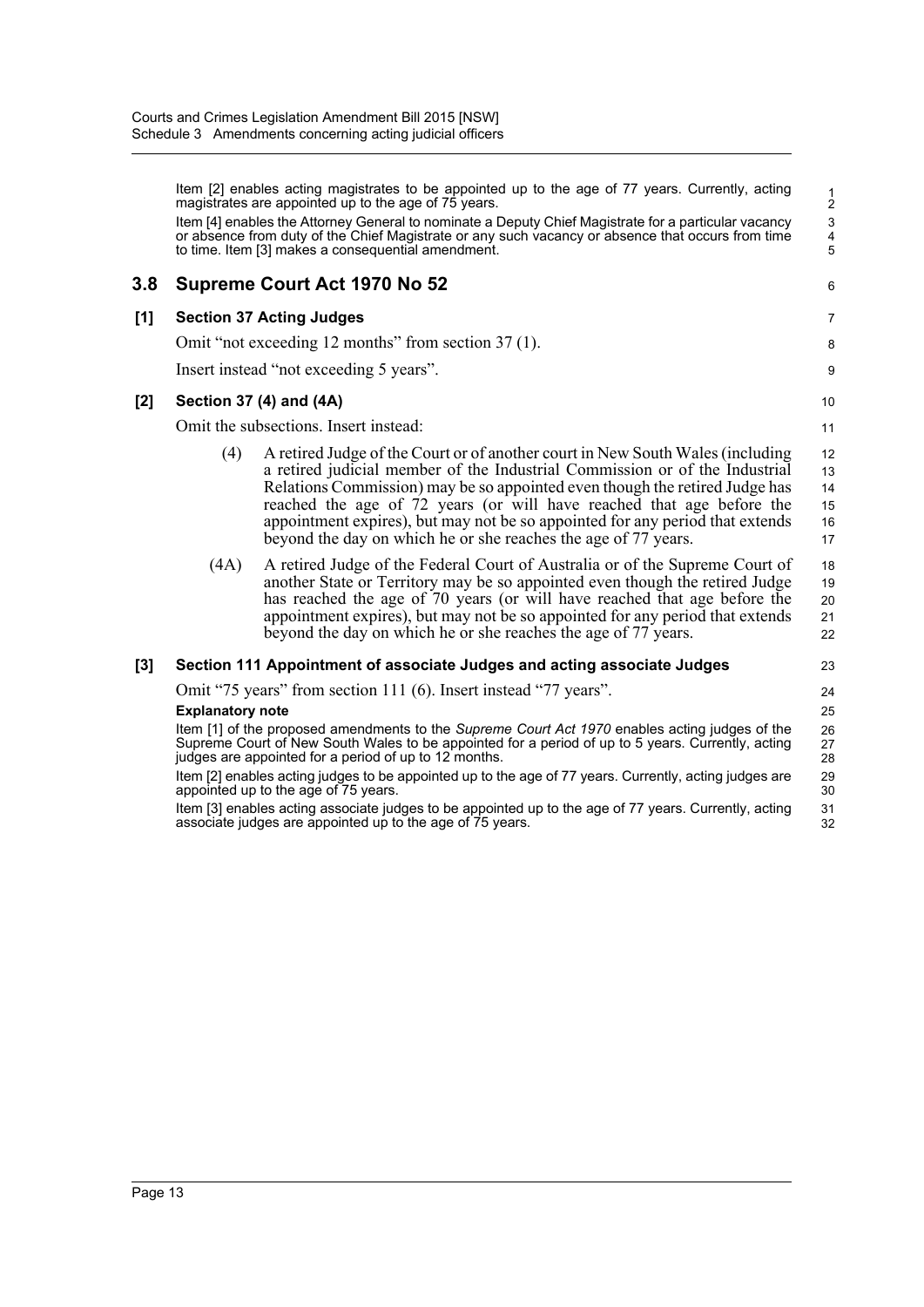<span id="page-17-0"></span>

|     | <b>Schedule 4</b> |                           |                                        | <b>Other amendments</b>                                                                                                                                                                                                                                                                                                                           | 1                             |  |
|-----|-------------------|---------------------------|----------------------------------------|---------------------------------------------------------------------------------------------------------------------------------------------------------------------------------------------------------------------------------------------------------------------------------------------------------------------------------------------------|-------------------------------|--|
| 4.1 |                   |                           |                                        | Crimes (Administration of Sentences) Act 1999 No 93                                                                                                                                                                                                                                                                                               | 2                             |  |
| [1] |                   | <b>Section 257A</b>       |                                        |                                                                                                                                                                                                                                                                                                                                                   | 3                             |  |
|     |                   | Insert after section 257: |                                        |                                                                                                                                                                                                                                                                                                                                                   | 4                             |  |
|     | 257A              |                           | <b>Exchange of certain information</b> |                                                                                                                                                                                                                                                                                                                                                   |                               |  |
|     |                   | (1)                       |                                        | The Commissioner may enter into an arrangement (an <i>information sharing</i><br><b>arrangement</b> ) with the Commissioner of Fines Administration for the<br>purposes of sharing or exchanging any information that is held by Corrective<br>Services NSW or the Commissioner of Fines Administration.                                          | 6<br>$\overline{7}$<br>8<br>9 |  |
|     |                   | (2)                       |                                        | The information to which an information sharing arrangement may relate is<br>limited to information that assists in the exercise of:                                                                                                                                                                                                              | 10<br>11                      |  |
|     |                   |                           | (a)                                    | the functions of the Commissioner under this Act or the regulations, or                                                                                                                                                                                                                                                                           | 12                            |  |
|     |                   |                           | (b)                                    | the functions of the Commissioner of Fines Administration under the<br><i>Fines Act 1996</i> or the regulations under that Act.                                                                                                                                                                                                                   | 13<br>14                      |  |
|     |                   | (3)                       |                                        | Under an information sharing arrangement:                                                                                                                                                                                                                                                                                                         | 15                            |  |
|     |                   |                           | (a)                                    | the Commissioner is, despite any other Act or law of the State,<br>authorised to request and receive information from the Commissioner<br>of Fines Administration comprising the name, address and date of birth<br>of a person who is an inmate and a fine defaulter (within the meaning of<br>the Fines Act 1996), and details of the fine, and | 16<br>17<br>18<br>19<br>20    |  |
|     |                   |                           | (b)                                    | the Commissioner of Fines Administration is authorised to disclose that<br>information to the Commissioner, and                                                                                                                                                                                                                                   | 21<br>22                      |  |
|     |                   |                           | (c)                                    | the Commissioner of Fines Administration is, despite any other Act or<br>law of the State, authorised to request and receive from Corrective<br>Services NSW the following information about a person who is an<br>inmate:                                                                                                                        | 23<br>24<br>25<br>26          |  |
|     |                   |                           |                                        | (i)<br>the inmate's name and date of birth,                                                                                                                                                                                                                                                                                                       | 27                            |  |
|     |                   |                           |                                        | (ii)<br>the date the inmate was taken into custody,                                                                                                                                                                                                                                                                                               | 28                            |  |
|     |                   |                           |                                        | the address of the inmate's usual place of residence (as recorded<br>(iii)<br>by Corrective Services NSW under this Act),                                                                                                                                                                                                                         | 29<br>30                      |  |
|     |                   |                           |                                        | the unique identifying number assigned to the inmate by<br>(iv)<br>Corrective Services NSW,                                                                                                                                                                                                                                                       | 31<br>32                      |  |
|     |                   |                           |                                        | (v)<br>whether or not the inmate is serving a sentence,                                                                                                                                                                                                                                                                                           | 33                            |  |
|     |                   |                           |                                        | if the inmate is serving a sentence, the date on which the inmate's<br>(vi)<br>non-parole period and full sentence are due to expire,                                                                                                                                                                                                             | 34<br>35                      |  |
|     |                   |                           |                                        | if the inmate is not serving a sentence, the date on which the<br>(vii)<br>inmate is due for release, and                                                                                                                                                                                                                                         | 36<br>37                      |  |
|     |                   |                           | (d)                                    | the Commissioner is authorised to disclose that information to the<br>Commissioner of Fines Administration.                                                                                                                                                                                                                                       | 38<br>39                      |  |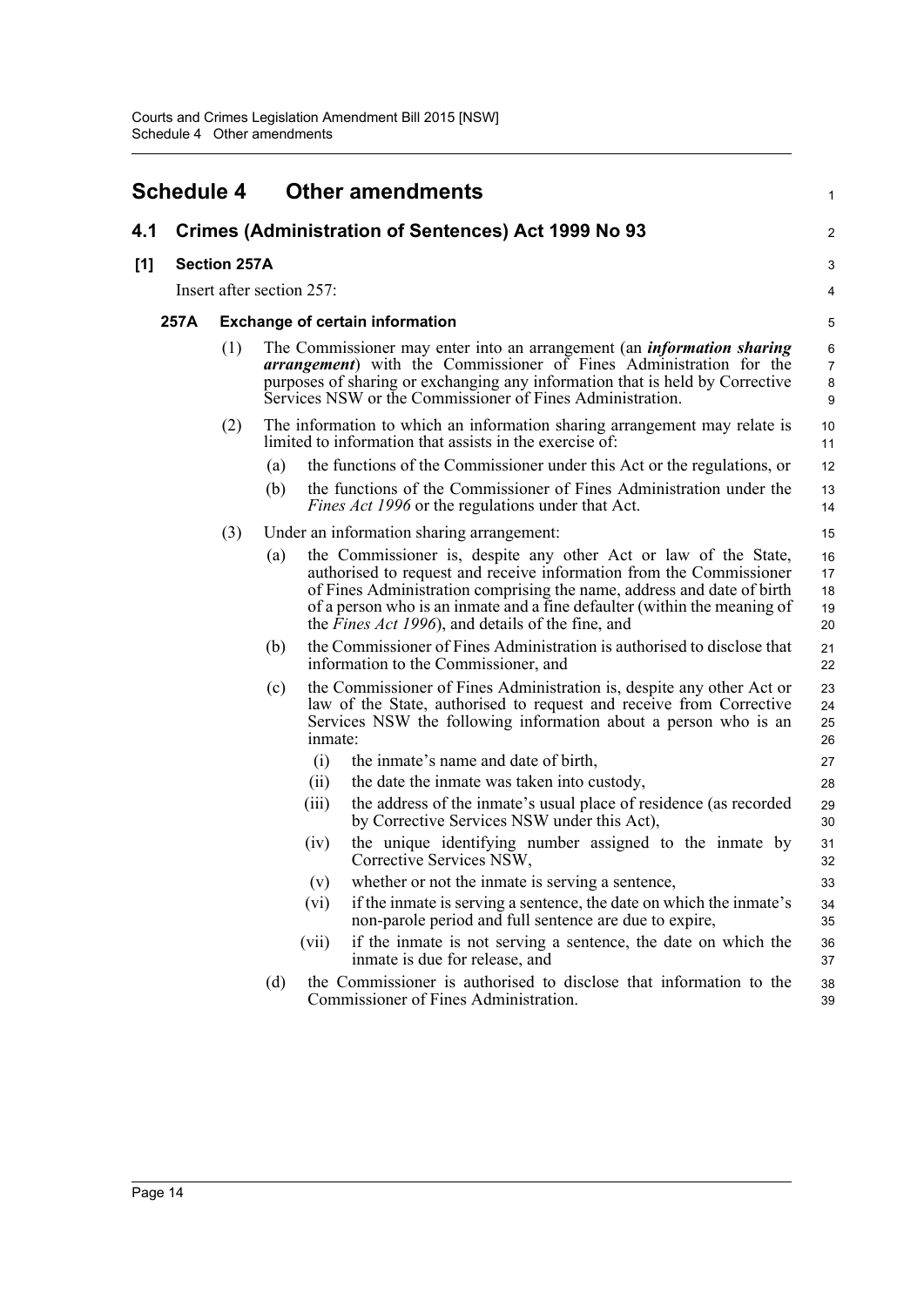| [2]   |                                               | Schedule 5 Savings, transitional and other provisions                                                                                                                                                                                                                                                                                                                                                                                                                                                                                                                                                                                                                           | 1                                      |  |  |  |  |
|-------|-----------------------------------------------|---------------------------------------------------------------------------------------------------------------------------------------------------------------------------------------------------------------------------------------------------------------------------------------------------------------------------------------------------------------------------------------------------------------------------------------------------------------------------------------------------------------------------------------------------------------------------------------------------------------------------------------------------------------------------------|----------------------------------------|--|--|--|--|
|       |                                               | Insert at the end of the Schedule (with appropriate Part and clause numbering):                                                                                                                                                                                                                                                                                                                                                                                                                                                                                                                                                                                                 | $\overline{2}$                         |  |  |  |  |
|       | <b>Part</b>                                   | Provision consequent on enactment of Courts and                                                                                                                                                                                                                                                                                                                                                                                                                                                                                                                                                                                                                                 | 3                                      |  |  |  |  |
|       |                                               | <b>Crimes Legislation Amendment Act 2015</b>                                                                                                                                                                                                                                                                                                                                                                                                                                                                                                                                                                                                                                    | $\overline{4}$                         |  |  |  |  |
|       |                                               | <b>Exchange of information</b>                                                                                                                                                                                                                                                                                                                                                                                                                                                                                                                                                                                                                                                  | 5                                      |  |  |  |  |
|       |                                               | Section 257A as inserted by the Courts and Crimes Legislation Amendment<br><i>Act 2015</i> extends to information obtained before the commencement of that<br>section.                                                                                                                                                                                                                                                                                                                                                                                                                                                                                                          | 6<br>$\overline{7}$<br>8               |  |  |  |  |
|       | <b>Explanatory note</b>                       |                                                                                                                                                                                                                                                                                                                                                                                                                                                                                                                                                                                                                                                                                 | 9                                      |  |  |  |  |
|       |                                               | Item [1] of the proposed amendments to the Crimes (Administration of Sentences) Act 1999 inserts a<br>provision (similar to that in the Children (Detention Centres) Act 1987) to enable the Commissioner of<br>Corrective Services to share information with the Commissioner of Fines Administration about<br>inmates, so as to identify any outstanding fines of such inmates and to facilitate their participation in<br>work and development orders under the Fines Act 1996 as a way of satisfying all or part of those fines.<br>Item [2] provides that the provision inserted by item [1] extends to information obtained before the<br>commencement of that provision. | 10<br>11<br>12<br>13<br>14<br>15<br>16 |  |  |  |  |
| 4.2   |                                               | <b>Jury Act 1977 No 18</b>                                                                                                                                                                                                                                                                                                                                                                                                                                                                                                                                                                                                                                                      | 17                                     |  |  |  |  |
|       |                                               | Section 75A Information to be supplied to sheriff                                                                                                                                                                                                                                                                                                                                                                                                                                                                                                                                                                                                                               | 18                                     |  |  |  |  |
|       |                                               | Insert after section $75A(2B)(c)$ :                                                                                                                                                                                                                                                                                                                                                                                                                                                                                                                                                                                                                                             | 19                                     |  |  |  |  |
|       |                                               | the customer identification number (if any) allocated to the person by<br>(d)<br>Roads and Maritime Services.                                                                                                                                                                                                                                                                                                                                                                                                                                                                                                                                                                   | 20<br>21                               |  |  |  |  |
|       | <b>Explanatory note</b>                       | The proposed amendment to the Jury Act 1977 enables the sheriff to obtain a customer identification<br>number allocated to a person by Roads and Maritime Services for the purpose of determining whether<br>the person should be excluded from jury service.                                                                                                                                                                                                                                                                                                                                                                                                                   | 22<br>23<br>24<br>25                   |  |  |  |  |
| 4.3   |                                               | <b>Land and Environment Court Act 1979 No 204</b>                                                                                                                                                                                                                                                                                                                                                                                                                                                                                                                                                                                                                               | 26                                     |  |  |  |  |
| [1]   |                                               | Section 18 Class 2-local government and miscellaneous appeals and applications                                                                                                                                                                                                                                                                                                                                                                                                                                                                                                                                                                                                  | 27                                     |  |  |  |  |
|       | Omit section 18 (b).                          |                                                                                                                                                                                                                                                                                                                                                                                                                                                                                                                                                                                                                                                                                 | 28                                     |  |  |  |  |
| [2]   |                                               | Section 19 Class 3—land tenure, valuation, rating and compensation matters                                                                                                                                                                                                                                                                                                                                                                                                                                                                                                                                                                                                      | 29                                     |  |  |  |  |
|       | Omit section 19 (f).                          |                                                                                                                                                                                                                                                                                                                                                                                                                                                                                                                                                                                                                                                                                 | 30                                     |  |  |  |  |
| $[3]$ |                                               | Section 20 Class 4—environmental planning and protection and development<br>contract civil enforcement                                                                                                                                                                                                                                                                                                                                                                                                                                                                                                                                                                          | 31<br>32                               |  |  |  |  |
|       |                                               | Omit "Part 5 of the <i>Olympic Co-ordination Authority Act 1995</i> ," from section 20 (3) (a).                                                                                                                                                                                                                                                                                                                                                                                                                                                                                                                                                                                 | 33                                     |  |  |  |  |
| [4]   | Section 37 Commissioners sitting with a Judge |                                                                                                                                                                                                                                                                                                                                                                                                                                                                                                                                                                                                                                                                                 |                                        |  |  |  |  |
|       |                                               | Omit "or 3" from section 37 (1). Insert instead ", 3 or 4".                                                                                                                                                                                                                                                                                                                                                                                                                                                                                                                                                                                                                     | 35                                     |  |  |  |  |
|       | <b>Explanatory note</b>                       |                                                                                                                                                                                                                                                                                                                                                                                                                                                                                                                                                                                                                                                                                 | 36                                     |  |  |  |  |
|       |                                               | Items [1]–[3] of the proposed amendments to the Land and Environment Court Act 1979 make<br>changes of a statute law revision nature by removing references to repealed Acts.                                                                                                                                                                                                                                                                                                                                                                                                                                                                                                   | 37<br>38                               |  |  |  |  |
|       | enforcement).                                 | Item [4] extends the classes of proceedings in which judges of the Land and Environment Court of<br>New South Wales may be assisted by commissioners to include Class 4 proceedings (Class 4<br>proceedings relate to environmental planning and protection and development contract civil                                                                                                                                                                                                                                                                                                                                                                                      | 39<br>40<br>41<br>42                   |  |  |  |  |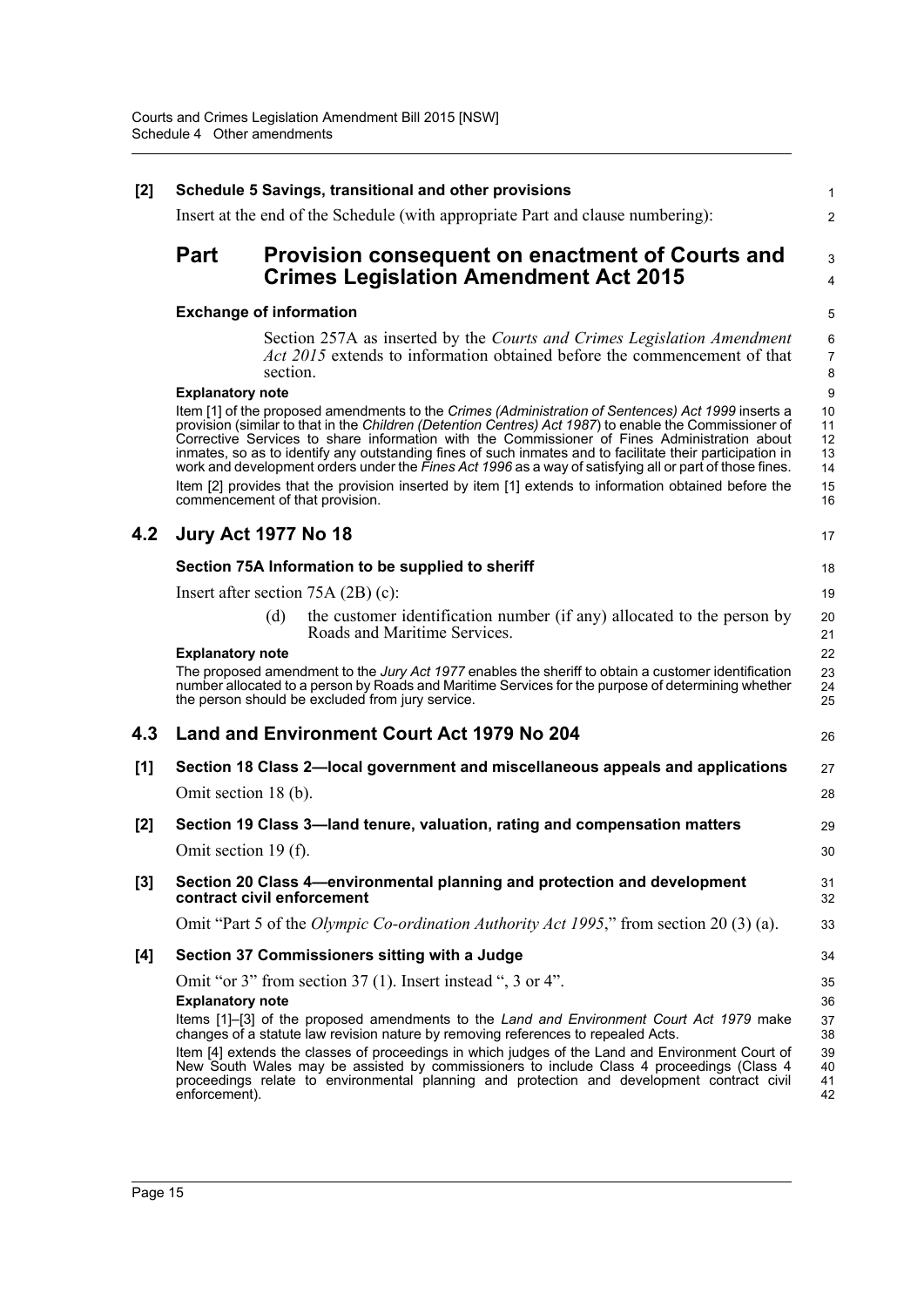| 4.4   |                                                                                                                                                                                                                                                                                                                                                                                                                                                                                                                              |                         | NSW Trustee and Guardian Act 2009 No 49                                                                                                                                                                                                                  | $\mathbf{1}$         |  |
|-------|------------------------------------------------------------------------------------------------------------------------------------------------------------------------------------------------------------------------------------------------------------------------------------------------------------------------------------------------------------------------------------------------------------------------------------------------------------------------------------------------------------------------------|-------------------------|----------------------------------------------------------------------------------------------------------------------------------------------------------------------------------------------------------------------------------------------------------|----------------------|--|
| [1]   |                                                                                                                                                                                                                                                                                                                                                                                                                                                                                                                              | <b>Section 88</b>       |                                                                                                                                                                                                                                                          | $\overline{c}$       |  |
|       | Omit the section. Insert instead:                                                                                                                                                                                                                                                                                                                                                                                                                                                                                            |                         |                                                                                                                                                                                                                                                          |                      |  |
|       | 88                                                                                                                                                                                                                                                                                                                                                                                                                                                                                                                           |                         | <b>Revocation of order by MHRT</b>                                                                                                                                                                                                                       |                      |  |
|       |                                                                                                                                                                                                                                                                                                                                                                                                                                                                                                                              | (1)                     | The MHRT, on application by a protected person who is (or who was, but has<br>ceased to be) a patient, may revoke the order that the estate of the person be<br>subject to management under this Act, if it is satisfied that:                           |                      |  |
|       |                                                                                                                                                                                                                                                                                                                                                                                                                                                                                                                              |                         | the protected person is capable of managing his or her affairs, or<br>(a)<br>the revocation is in the best interests of the protected person.<br>(b)                                                                                                     | 8<br>9               |  |
|       |                                                                                                                                                                                                                                                                                                                                                                                                                                                                                                                              | (2)                     | In this section, <i>patient</i> includes a forensic patient within the meaning of the<br>Mental Health (Forensic Provisions) Act 1990.                                                                                                                   | 10<br>11             |  |
| [2]   |                                                                                                                                                                                                                                                                                                                                                                                                                                                                                                                              |                         | Schedule 1 Savings, transitional and other provisions                                                                                                                                                                                                    | 12                   |  |
|       |                                                                                                                                                                                                                                                                                                                                                                                                                                                                                                                              |                         | Insert at the end of the Schedule (with appropriate Part and clause numbering):                                                                                                                                                                          | 13                   |  |
|       | <b>Part</b>                                                                                                                                                                                                                                                                                                                                                                                                                                                                                                                  |                         | Provision consequent on enactment of Courts and                                                                                                                                                                                                          | 14                   |  |
|       |                                                                                                                                                                                                                                                                                                                                                                                                                                                                                                                              |                         | <b>Crimes Legislation Amendment Act 2015</b>                                                                                                                                                                                                             | 15                   |  |
|       |                                                                                                                                                                                                                                                                                                                                                                                                                                                                                                                              |                         | <b>Revocation of order by MHRT</b>                                                                                                                                                                                                                       | 16                   |  |
|       |                                                                                                                                                                                                                                                                                                                                                                                                                                                                                                                              |                         | Section 88, as substituted by the Courts and Crimes Legislation Amendment<br>Act 2015, extends to:                                                                                                                                                       | 17<br>18             |  |
|       |                                                                                                                                                                                                                                                                                                                                                                                                                                                                                                                              |                         | orders that the estate of any person be subject to management under this<br>(a)<br>Act made before the substitution, and                                                                                                                                 | 19<br>20             |  |
|       |                                                                                                                                                                                                                                                                                                                                                                                                                                                                                                                              |                         | applications made under that section (but not finally determined) before<br>(b)<br>the substitution.                                                                                                                                                     | 21<br>22             |  |
|       |                                                                                                                                                                                                                                                                                                                                                                                                                                                                                                                              | <b>Explanatory note</b> |                                                                                                                                                                                                                                                          | 23<br>24             |  |
|       | Item [1] of the proposed amendments to the NSW Trustee and Guardian Act 2009 enables the Mental<br>Health Review Tribunal to revoke financial management orders made under that Act in respect of<br>certain persons who are or were patients admitted to a mental health facility (including forensic<br>patients within the meaning of the Mental Health (Forensic Provisions) Act 1990) if it is satisfied that<br>those persons are capable of managing their affairs or that the revocation is in their best interests. |                         |                                                                                                                                                                                                                                                          |                      |  |
|       |                                                                                                                                                                                                                                                                                                                                                                                                                                                                                                                              |                         | Item [2] makes provision for a transitional matter consequent on the amendment made by item [1].                                                                                                                                                         | 29                   |  |
| 4.5   |                                                                                                                                                                                                                                                                                                                                                                                                                                                                                                                              |                         | Oaths Act 1900 No 20                                                                                                                                                                                                                                     | 30                   |  |
| [1]   |                                                                                                                                                                                                                                                                                                                                                                                                                                                                                                                              |                         | Section 26 Before whom oaths and affidavits may be taken                                                                                                                                                                                                 | 31                   |  |
|       |                                                                                                                                                                                                                                                                                                                                                                                                                                                                                                                              |                         | Insert "or tribunal" after "court" in section 26 (1).                                                                                                                                                                                                    | 32                   |  |
| [2]   |                                                                                                                                                                                                                                                                                                                                                                                                                                                                                                                              | <b>Section 26 (1)</b>   |                                                                                                                                                                                                                                                          | 33                   |  |
|       |                                                                                                                                                                                                                                                                                                                                                                                                                                                                                                                              |                         | Insert "in this or any other State or Territory or the Commonwealth" after "arbitration".                                                                                                                                                                | 34                   |  |
| $[3]$ |                                                                                                                                                                                                                                                                                                                                                                                                                                                                                                                              | <b>Section 26A</b>      |                                                                                                                                                                                                                                                          | 35                   |  |
|       |                                                                                                                                                                                                                                                                                                                                                                                                                                                                                                                              |                         | Insert after section 26:                                                                                                                                                                                                                                 | 36                   |  |
|       | 26A                                                                                                                                                                                                                                                                                                                                                                                                                                                                                                                          |                         | Witnessing of statutory declarations for other jurisdictions                                                                                                                                                                                             | 37                   |  |
|       |                                                                                                                                                                                                                                                                                                                                                                                                                                                                                                                              |                         | If it is permitted by another State, a Territory or the Commonwealth, a justice<br>of the peace may take, receive or witness a statutory declaration within New<br>South Wales for use in relation to the other State, Territory or the<br>Commonwealth. | 38<br>39<br>40<br>41 |  |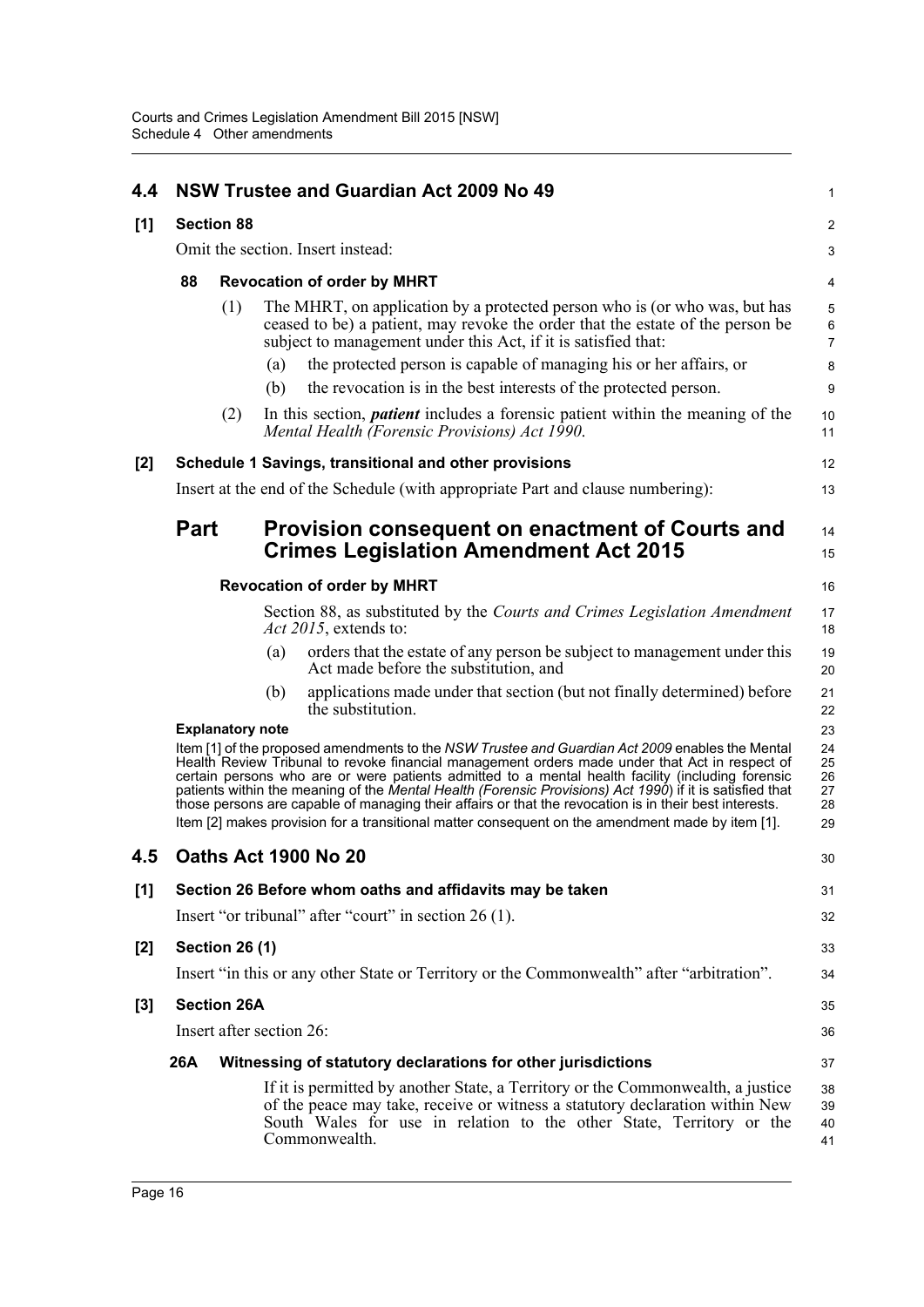| <b>Tenth Schedule</b><br>Insert after the Ninth Schedule:                                                                                |                                                                                                                                                                                                                                                                                                                                                                                                                     |  |  |  |  |
|------------------------------------------------------------------------------------------------------------------------------------------|---------------------------------------------------------------------------------------------------------------------------------------------------------------------------------------------------------------------------------------------------------------------------------------------------------------------------------------------------------------------------------------------------------------------|--|--|--|--|
| <b>Tenth Schedule Savings, transitional and other provisions</b>                                                                         |                                                                                                                                                                                                                                                                                                                                                                                                                     |  |  |  |  |
|                                                                                                                                          |                                                                                                                                                                                                                                                                                                                                                                                                                     |  |  |  |  |
| Part 1                                                                                                                                   | <b>General</b>                                                                                                                                                                                                                                                                                                                                                                                                      |  |  |  |  |
| 1                                                                                                                                        | <b>Regulations</b>                                                                                                                                                                                                                                                                                                                                                                                                  |  |  |  |  |
| (1)                                                                                                                                      | The regulations may contain provisions of a savings or transitional nature<br>consequent on the enactment of any Act that amends this Act.                                                                                                                                                                                                                                                                          |  |  |  |  |
| (2)                                                                                                                                      | Any such provision may, if the regulations so provide, take effect from the<br>date of assent to the Act concerned or a later date.                                                                                                                                                                                                                                                                                 |  |  |  |  |
| (3)                                                                                                                                      | To the extent to which any such provision takes effect from a date that is<br>earlier than the date of its publication on the NSW legislation website, the<br>provision does not operate so as:                                                                                                                                                                                                                     |  |  |  |  |
|                                                                                                                                          | (a)<br>to affect, in a manner prejudicial to any person (other than the State or<br>an authority of the State), the rights of that person existing before the<br>date of its publication, or                                                                                                                                                                                                                        |  |  |  |  |
|                                                                                                                                          | to impose liabilities on any person (other than the State or an authority<br>(b)<br>of the State) in respect of anything done or omitted to be done before the<br>date of its publication.                                                                                                                                                                                                                          |  |  |  |  |
| Part 2                                                                                                                                   | Provision consequent on enactment of Courts and<br><b>Crimes Legislation Amendment Act 2015</b>                                                                                                                                                                                                                                                                                                                     |  |  |  |  |
| $\mathbf{2}$                                                                                                                             | <b>Application of amendments</b>                                                                                                                                                                                                                                                                                                                                                                                    |  |  |  |  |
|                                                                                                                                          | Any oath, declaration or affidavit taken, made or witnessed before the<br>commencement of the amendments to this Act made by the Courts and Crimes<br>Legislation Amendment Act 2015 that would have been validly taken, made or<br>witnessed had the amendments been in force when it was taken, made or<br>witnessed is (to the extent of any invalidity) taken to be, and always to have<br>been, valid.         |  |  |  |  |
| <b>Explanatory note</b>                                                                                                                  |                                                                                                                                                                                                                                                                                                                                                                                                                     |  |  |  |  |
|                                                                                                                                          | Item [1] of the proposed amendments to the Oaths Act 1900 enables justices of the peace to witness<br>oaths or affidavits for use in tribunals in New South Wales, any other State or Territory or the<br>Commonwealth (as well as oaths or affidavits for use in courts).                                                                                                                                          |  |  |  |  |
|                                                                                                                                          | Item [2] clarifies that justices of the peace may witness oaths or affidavits for use in arbitrations in any<br>other State or Territory or the Commonwealth (as well as arbitrations in New South Wales).                                                                                                                                                                                                          |  |  |  |  |
| Item [3] enables justices of the peace to witness statutory declarations for use in any other State or<br>Territory or the Commonwealth. |                                                                                                                                                                                                                                                                                                                                                                                                                     |  |  |  |  |
| of the amendments.                                                                                                                       | Item [4] enables the Governor to make regulations of a savings or transitional nature consequent on<br>the enactment of any Act that amends the Oaths Act 1900 (including the proposed Act). The item also<br>provides for the proposed amendments to apply (and to be taken always to have applied) in respect<br>of oaths, declarations and affidavits that were taken, made or witnessed before the commencement |  |  |  |  |